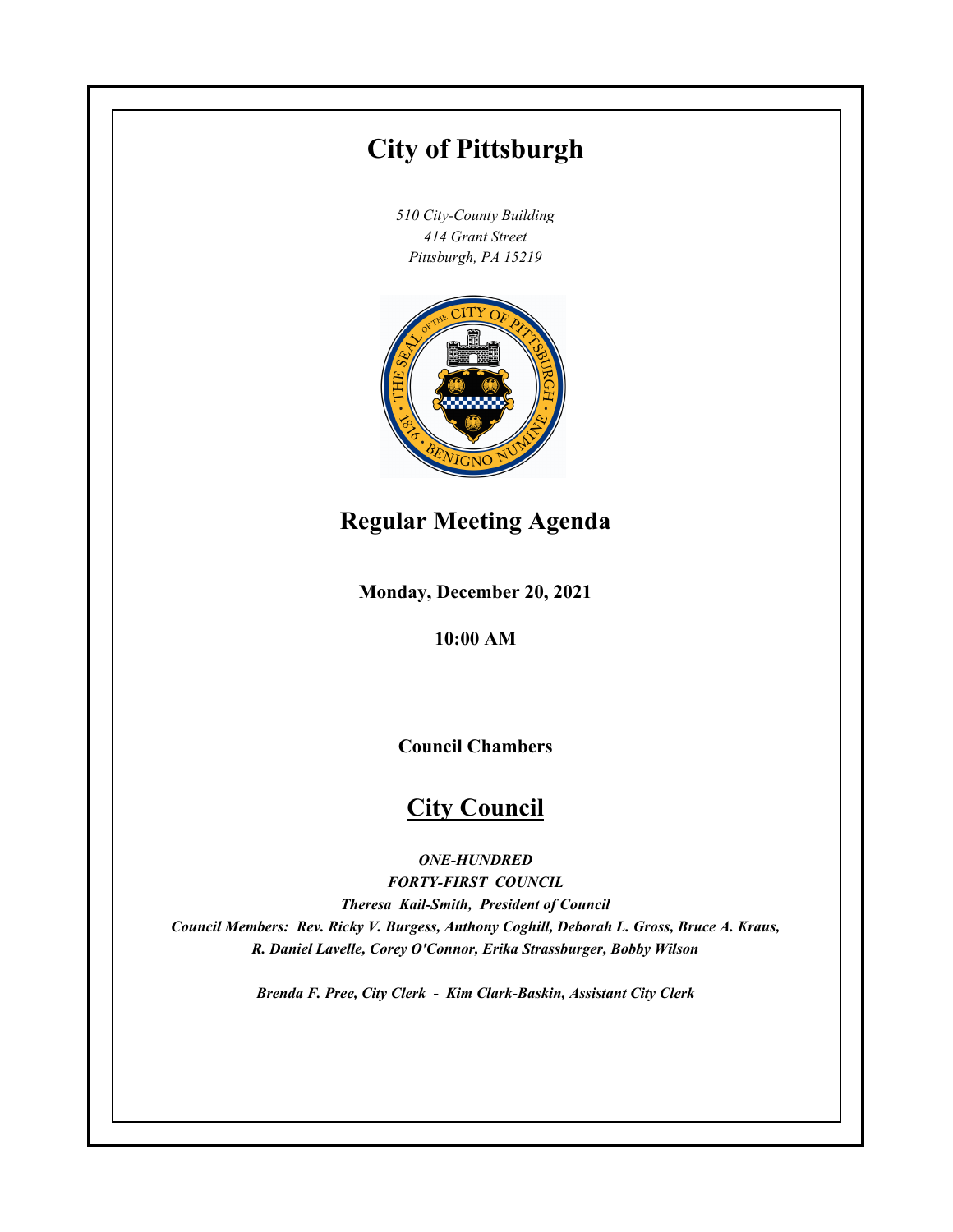#### **ROLL CALL**

#### **PLEDGE OF ALLEGIANCE**

#### **MOTION TO AMEND THE AGENDA**

#### **PROCLAMATIONS**

[2021-2367](http://pittsburgh.legistar.com/gateway.aspx?m=l&id=/matter.aspx?key=27275) *NOW, THEREFORE BE IT RESOLVED*, that the Council of the City of Pittsburgh does hereby commend David Hughes for his community service and his bravery and quick thinking in order to save a life; and,

> **BE IT FURTHER RESOLVED, that the Council of the City of Pittsburgh does** hereby declare Tuesday, December 20, 2021 to be *"David Hughes Day"* in the City of Pittsburgh.

**SPONSOR /S:** COUNCIL MEMBER KAIL-SMITH

[2021-2368](http://pittsburgh.legistar.com/gateway.aspx?m=l&id=/matter.aspx?key=27276) *NOW, THEREFORE BE IT RESOLVED* that the Council of the City of Pittsburgh does hereby commend **Thomas Tripp Kondrich** for his commitment to his community and congratulates him on achieving the rank of Eagle Scout; and,

> **BE IT FURTHER RESOLVED, that the Council of the City of Pittsburgh does** hereby declare Tuesday , January 11, 2021, to be *"THOMAS TRIPP KONDRICH DAY "* in the City of Pittsburgh. **SPONSOR /S:** COUNCIL MEMBER O'CONNOR AND ALL MEMBERS

#### **PUBLIC COMMENTS**

#### **PRESENTATION OF PAPERS**

#### **COUNCILMAN ANTHONY COGHILL PRESENTS:**

- [2021-2357](http://pittsburgh.legistar.com/gateway.aspx?m=l&id=/matter.aspx?key=27265) Resolution authorizing the Mayor and Director of the Department of Public Works, to execute relevant agreements to receive grant funding from the Urban Redevelopment Authority of Pittsburgh for Enright Park improvements, and further providing for an agreement or the use of existing agreements and expenditures, at a cost not to exceed ONE MILLION (\$1,000,000.00) DOLLARS for this stated purpose. *(Waiver of Rule 8 Requested)*
- [2021-2357 Cover Letter-DOC004](http://pittsburgh.legistar.com/gateway.aspx?M=F&ID=66714af3-aede-4517-b384-e4b816e18685.PDF) [Summary 2021-2357](http://pittsburgh.legistar.com/gateway.aspx?M=F&ID=6a89c556-ab21-4858-b74c-adc66aec33fa.docx) *Attachments:*

#### **COUNCILMAN BRUCE A. KRAUS PRESENTS:**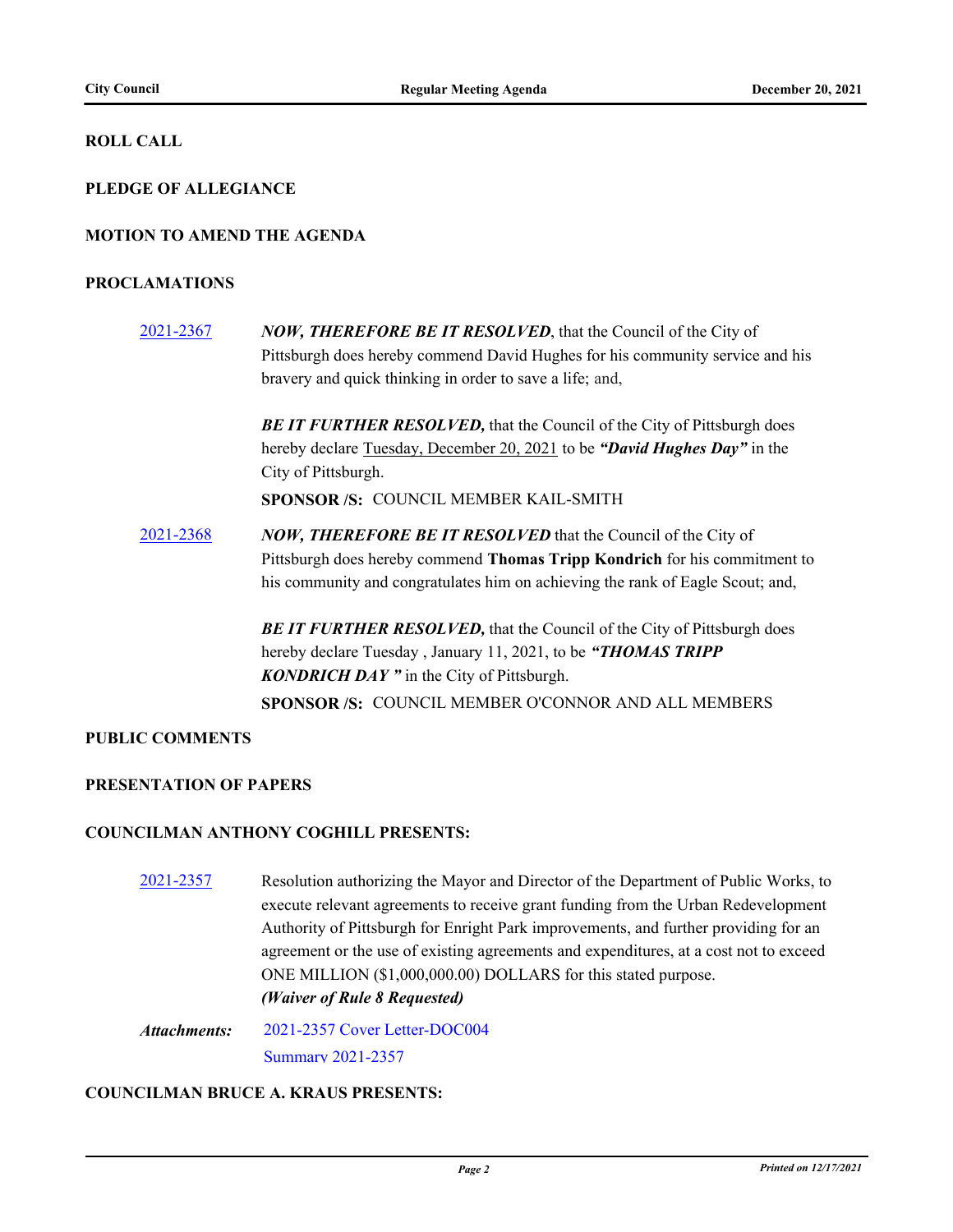| 2021-2358    | Resolution further amending and supplementing Resolution No. 855 of 2011, entitled<br>"adopting and approving the 2012 Capital Budget" by transferring \$1,500 to Hilltop<br>Alliance, within District 3 Neighborhood Needs. |  |  |  |  |
|--------------|------------------------------------------------------------------------------------------------------------------------------------------------------------------------------------------------------------------------------|--|--|--|--|
|              |                                                                                                                                                                                                                              |  |  |  |  |
|              |                                                                                                                                                                                                                              |  |  |  |  |
|              | (Waiver of Rule 8 Requested)                                                                                                                                                                                                 |  |  |  |  |
|              | <b>SPONSOR/S: COUNCIL MEMBER KRAUS</b>                                                                                                                                                                                       |  |  |  |  |
| Attachments: | 2021-2358 SUMMARY                                                                                                                                                                                                            |  |  |  |  |
| 2021.2250    | $\mathbf{r}$ and $\mathbf{r}$ and $\mathbf{r}$ and $\mathbf{r}$ and $\mathbf{r}$ and $\mathbf{r}$ and $\mathbf{r}$ and $\mathbf{r}$ and $\mathbf{r}$                                                                         |  |  |  |  |

[2021-2359](http://pittsburgh.legistar.com/gateway.aspx?m=l&id=/matter.aspx?key=27267) Resolution further amending Res. No. 93 effective March 6, 2012 entitled "Providing for an Agreement or Agreements, or use of existing Agreements and/or a Contract or Contracts, or use of existing Contracts, and for the purchase of materials, supplies, equipment, and/or services for various projects in connection with the City Council Neighborhood Needs Program in Council District 3; and providing for the payment of the costs thereof", by transferring \$1,500 to the Hilltop Alliance. Total cost of all District 3 Neighborhood Needs projects is not to exceed \$51,943.77. *(Waiver of Rule 8 Requested)*

**SPONSOR /S:** COUNCIL MEMBER KRAUS

#### *Attachments:* [2021-2359 SUMMARY](http://pittsburgh.legistar.com/gateway.aspx?M=F&ID=1b277b74-7ceb-4c67-b3ec-9efea5866188.docx)

#### **COUNCILMAN R. DANIEL LAVELLE PRESENTS:**

| 2021-2360    | Resolution authorizing the Mayor and the Department of Law and/or the Director of    |  |  |  |  |  |
|--------------|--------------------------------------------------------------------------------------|--|--|--|--|--|
|              | the Department of Finance, on behalf of the City of Pittsburgh, in full and final    |  |  |  |  |  |
|              | settlement related to litigation at GD 19-007012 in the Court of Common Pleas of     |  |  |  |  |  |
|              | Allegheny County, Pennsylvania, to accept Three Hundred and Twenty-five              |  |  |  |  |  |
|              | Thousand Dollars and 00/100 (\$325,000.00); to issue a warrant in favor of Beth Ann  |  |  |  |  |  |
|              | Butler and Charles Butler, her husband, and their attorneys Elliott & Davis, PC,     |  |  |  |  |  |
|              | totaling Five Thousand Dollars and $00/100$ (\$5,000.00) for the purchase of certain |  |  |  |  |  |
|              | property and further authorizing the execution of a deed and other documents as      |  |  |  |  |  |
|              | needed to complete said property purchase.                                           |  |  |  |  |  |
|              | <i>(Executive Session Requested)</i>                                                 |  |  |  |  |  |
|              | (Waiver of Rule 8 Requested)                                                         |  |  |  |  |  |
| Attachments: | 2021-2360 Cover Letter-Revised letter - waiver of rule 8                             |  |  |  |  |  |

[Summary 2021-2360](http://pittsburgh.legistar.com/gateway.aspx?M=F&ID=42d0eebf-a5e8-4158-91a1-52f5b745d96e.docx)

#### **COUNCILMAN BOBBY WILSON PRESENTS:**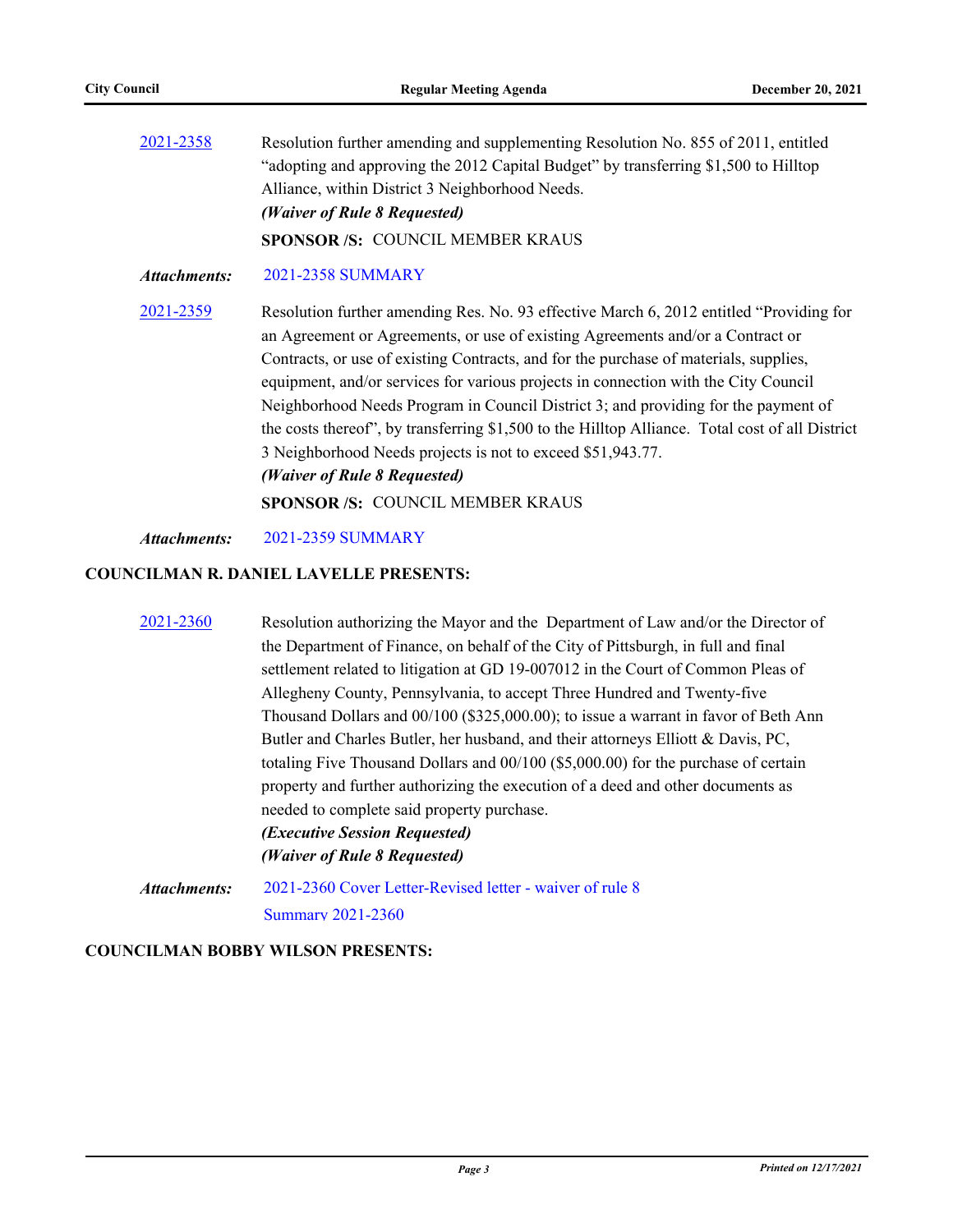| 2021-2361           | Resolution further amending Resolution No. 816 of 2015, effective December 18, 2015,<br>as amended, entitled "Resolution adopting and approving the 2016 Capital Budget and<br>the 2016 Community Development Block Grant Program, and the 2016 through 2021<br>Capital Improvement Program" by reducing ALLEGHENY WEST by \$7,530, reducing<br>CAMERON WELCH YOUTH BASEBALL by \$2,970, increasing COMMUNITY<br>ALLIANCE OF SPRING GARDEN/EAST DEUSTCHTOWN by \$10,500, and<br>authorizing a subsequent Agreement or Agreements.<br>(Waiver of Rule 8 Requested)      |
|---------------------|------------------------------------------------------------------------------------------------------------------------------------------------------------------------------------------------------------------------------------------------------------------------------------------------------------------------------------------------------------------------------------------------------------------------------------------------------------------------------------------------------------------------------------------------------------------------|
| <b>Attachments:</b> | 2021-2361 Cover Letter-Signed Public Service Grant PY16 D1 Legislatic<br><b>Summary 2021-2361</b>                                                                                                                                                                                                                                                                                                                                                                                                                                                                      |
| 2021-2362           | Resolution further amending Resolution No. 772 of 2016, effective January 1, 2017, as<br>amended, entitled "Resolution adopting and approving the 2017 Capital Budget and the<br>2017 Community Development Block Grant Program; approving the 2017 through 2022<br>Capital Improvement Program" by reducing ALLEGHENY WEST by \$6,000, reducing<br>BRIGHTON HEIGHTS SENIOR CENTER by \$2,500, increasing COMMUNITY<br>ALLIANCE OF SPRING GARDEN/EAST DEUSTCHTOWN by \$8,500, and<br>authorizing a subsequent Agreement or Agreements.<br>(Waiver of Rule 8 Requested) |
| <b>Attachments:</b> | 2021-2362 Cover Letter-Public Service Grant PY17 D1 Legislation Lette<br><b>Summary 2021-2362</b>                                                                                                                                                                                                                                                                                                                                                                                                                                                                      |
| 2021-2363           | Resolution further amending Resolution No. 797, effective December 28, 2017, as<br>amended, entitled "Resolution adopting and approving the 2018 Capital Budget and the<br>2018 Community Development Block Grant Program, and the 2018 through 2023<br>Capital Improvement Program" by reducing ST. AMBROSE MANOR by \$6,000,<br>reducing DISTRICT 1 DPW PROJECTS by \$12,270, increasing COMMUNITY<br>ALLIANCE OF SPRING GARDEN/EAST DEUSTCHTOWN by \$18,270, and<br>authorizing a subsequent Agreement or Agreements.<br>(Waiver of Rule 8 Requested)               |
| <b>Attachments:</b> | 2021-2363 Cover Letter-Signed Updated Public Service Grant PY18 D1<br><b>Summary 2021-2363</b>                                                                                                                                                                                                                                                                                                                                                                                                                                                                         |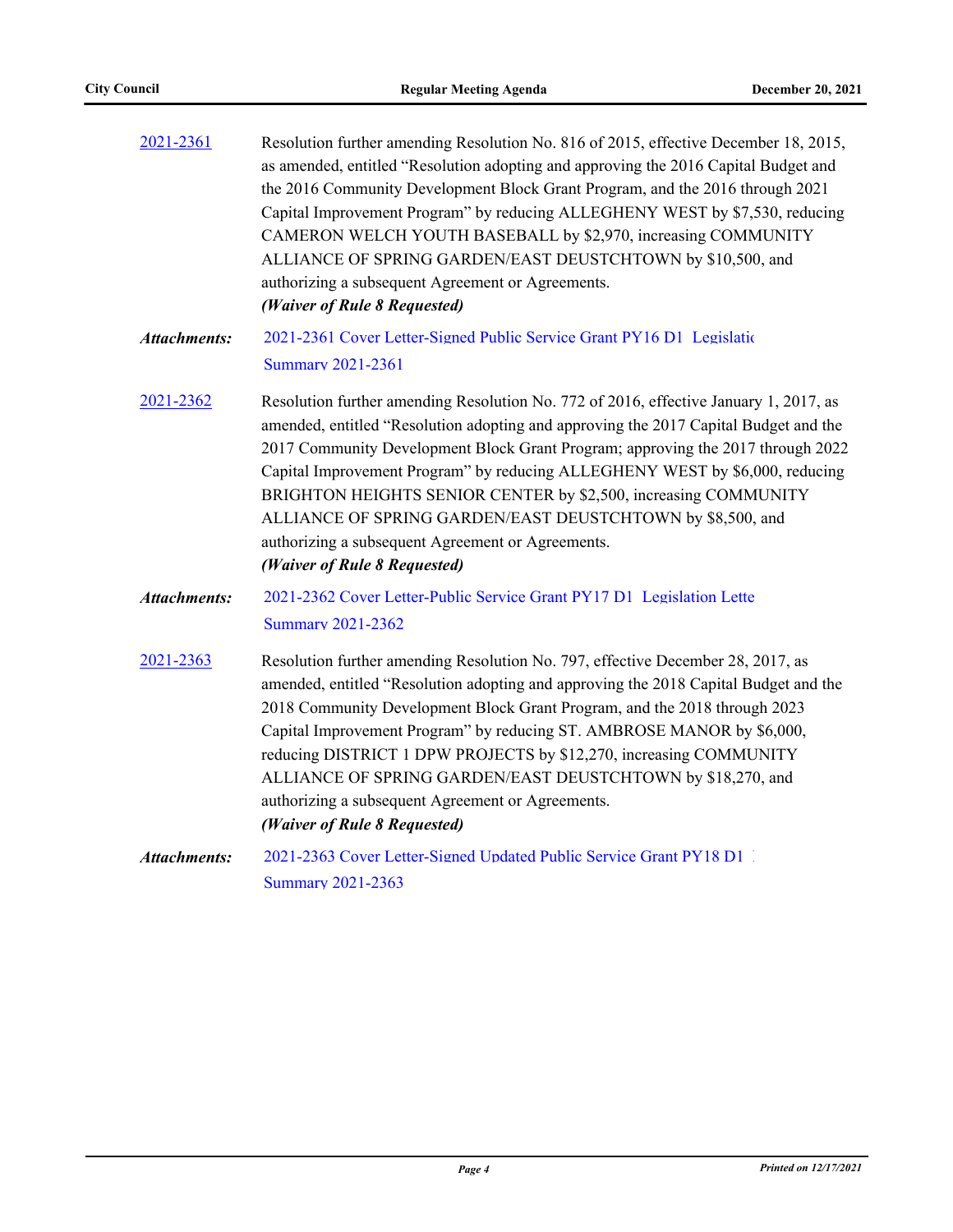| 2021-2364    | Resolution further amending Resolution No. 863 of 2018, effective January 1, 2019, as |
|--------------|---------------------------------------------------------------------------------------|
|              | amended, entitled "Resolution adopting and approving the 2019 Capital Budget and the  |
|              | 2019 Community Development Block Grant Program, and the 2019 through 2024             |
|              | Capital Improvement Program" by reducing HISTORIC DEUTSCHTOWN                         |
|              | DEVELOPMENT CORP by \$5,000.00, increasing COMMUNITY ALLIANCE OF                      |
|              | SPRING GARDEN/EAST DEUSTCHTOWN by \$5,000, and authorizing a subsequent               |
|              | Agreement or Agreements.                                                              |
|              | (Waiver of Rule 8 Requested)                                                          |
| Attachments: | 2021-2364 Cover Letter-Public Service Grant PY19 D1 Legislation Lette                 |

[Summary 2021-2364](http://pittsburgh.legistar.com/gateway.aspx?M=F&ID=4c4d2808-b2c4-449a-81e3-d56bf5c77611.docx)

#### **COUNCILWOMAN THERESA KAIL-SMITH PRESENTS:**

[2021-2365](http://pittsburgh.legistar.com/gateway.aspx?m=l&id=/matter.aspx?key=27273) Resolution further amending Resolution 549 of 2012, entitled "providing for an agreement/s, or use of existing agreements and/or a contract/s, or use of existing contracts, and for the purchase of materials, supplies, equipment, and/or services for City Council Neighborhood Needs Program and providing for the payment of the costs thereof" by transferring \$2,700 within District 1 Neighborhood Needs, for a District 2 project. *(Waiver of Rule 8 Requested)*

**SPONSOR /S:** COUNCIL MEMBER KAIL-SMITH

- *Attachments:* [2021-2365 SUMMARY](http://pittsburgh.legistar.com/gateway.aspx?M=F&ID=8c69f1e7-ab86-4992-954c-e2689d5f9a68.docx)
- [2021-2366](http://pittsburgh.legistar.com/gateway.aspx?m=l&id=/matter.aspx?key=27274) Resolution further amending and supplementing Resolution No. 855 of 2011, entitled "adopting and approving the 2012 Capital Budget" by transferring a total of \$2,700 within District 1 Neighborhood Needs, for a District 2 project. *(Waiver of Rule 8 Requested)* **SPONSOR /S:** COUNCIL MEMBER KAIL-SMITH

*Attachments:* [2021-2366 SUMMARY](http://pittsburgh.legistar.com/gateway.aspx?M=F&ID=96fdee35-0f2f-4ddd-b582-4d55725be309.docx)

#### **UNFINISHED BUSINESS**

#### **REPORTS OF COMMITTEE - FINAL ACTION**

#### **COUNCILMAN R. DANIEL LAVELLE PRESENTS COMMITTEE ON FINANCE AND LAW**

[2021-2351](http://pittsburgh.legistar.com/gateway.aspx?m=l&id=/matter.aspx?key=27255) Report of the Committee on Finance and Law for December 15, 2021 with an Affirmative Recommendation.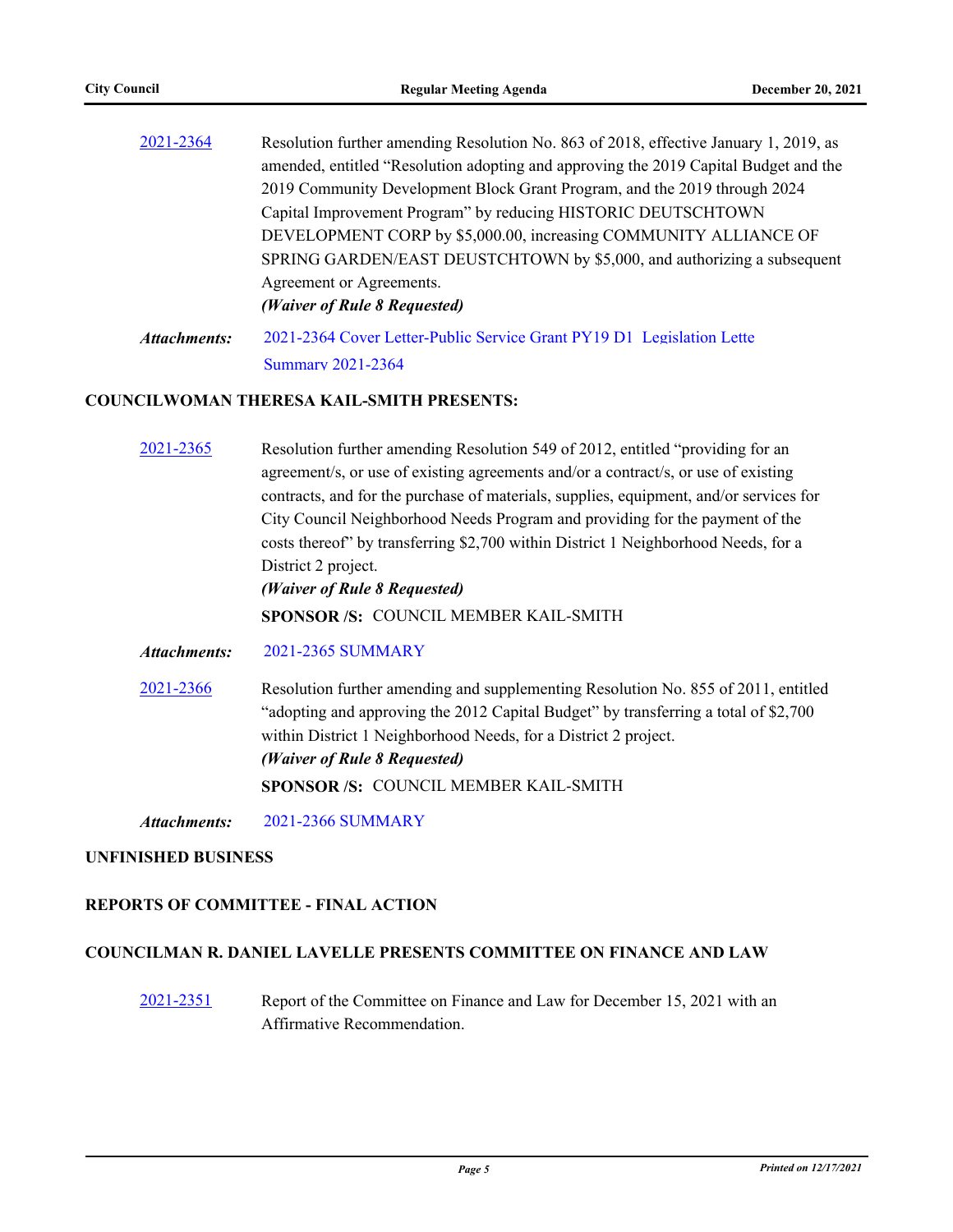| 2021-1846           | Ordinance amending and supplementing the City Code to require the confirmation of<br>City Council for Deputy Directors and/or Chiefs, Assistant Directors and/or Chiefs,<br>and other enumerated positions in the City Code.                                                                   |                                          |                                                            |  |  |  |
|---------------------|------------------------------------------------------------------------------------------------------------------------------------------------------------------------------------------------------------------------------------------------------------------------------------------------|------------------------------------------|------------------------------------------------------------|--|--|--|
|                     |                                                                                                                                                                                                                                                                                                | <b>SPONSOR/S: COUNCIL MEMBER BURGESS</b> |                                                            |  |  |  |
| <b>Attachments:</b> | <b>Summary 2021-1846</b>                                                                                                                                                                                                                                                                       | Mayor Peduto Letter (Bill 2021-1846)     |                                                            |  |  |  |
|                     | <b>Legislative History</b>                                                                                                                                                                                                                                                                     |                                          |                                                            |  |  |  |
|                     | 9/14/21                                                                                                                                                                                                                                                                                        | City Council                             | Referred for Report and Recommendation<br>to the Mayor     |  |  |  |
|                     | 12/15/21                                                                                                                                                                                                                                                                                       | <b>Standing Committee</b>                | <b>AMENDED</b>                                             |  |  |  |
|                     | 12/15/21                                                                                                                                                                                                                                                                                       | <b>Standing Committee</b>                | Affirmatively Recommended as Amended                       |  |  |  |
| 2021-2147           | Ordinance supplementing the Pittsburgh Code, Title One: Administrative, Article III:<br>Organization by adding a new Chapter 141: Offices Generally to establish the Office<br>of Immigrant and Refugee Affairs.                                                                               |                                          |                                                            |  |  |  |
| <b>Attachments:</b> |                                                                                                                                                                                                                                                                                                | 2021-2147 Cover Letter-OIRA Mayor Letter |                                                            |  |  |  |
|                     | <b>Summary 2021-2147</b>                                                                                                                                                                                                                                                                       |                                          |                                                            |  |  |  |
|                     |                                                                                                                                                                                                                                                                                                | <b>Legislative History</b>               |                                                            |  |  |  |
|                     | 11/8/21                                                                                                                                                                                                                                                                                        | City Council                             | Read and referred to the Committee on<br>Finance and Law   |  |  |  |
|                     | 11/17/21                                                                                                                                                                                                                                                                                       | <b>Standing Committee</b>                | Held in Committee to the Committee on<br>Finance and Law   |  |  |  |
|                     | 12/15/21                                                                                                                                                                                                                                                                                       | <b>Standing Committee</b>                | Affirmatively Recommended                                  |  |  |  |
| 2021-2152           | Resolution making appropriations to pay the expenses of conducting the public<br>business of the City of Pittsburgh and for meeting the debt charges thereof for the<br>Fiscal Year, beginning January 1, 2022.<br>(Public Hearing held 12/13/21)<br><b>SPONSOR /S: COUNCIL MEMBER LAVELLE</b> |                                          |                                                            |  |  |  |
| Attachments:        | Summary 2021-2152-2022 budget appropriations                                                                                                                                                                                                                                                   |                                          |                                                            |  |  |  |
|                     | 2021-2152 November proposed 2022 Operating Budget                                                                                                                                                                                                                                              |                                          |                                                            |  |  |  |
|                     | <b>Legislative History</b>                                                                                                                                                                                                                                                                     |                                          |                                                            |  |  |  |
|                     | 11/8/21                                                                                                                                                                                                                                                                                        | City Council                             | Read and referred to the Committee on<br>Finance and Law   |  |  |  |
|                     | 11/17/21                                                                                                                                                                                                                                                                                       | <b>Standing Committee</b>                | Held in Committee to the Committee on<br>Finance and Law   |  |  |  |
|                     | 12/13/21                                                                                                                                                                                                                                                                                       | Committee on Hearings                    | Public Hearing Held to the Committee on<br>Finance and Law |  |  |  |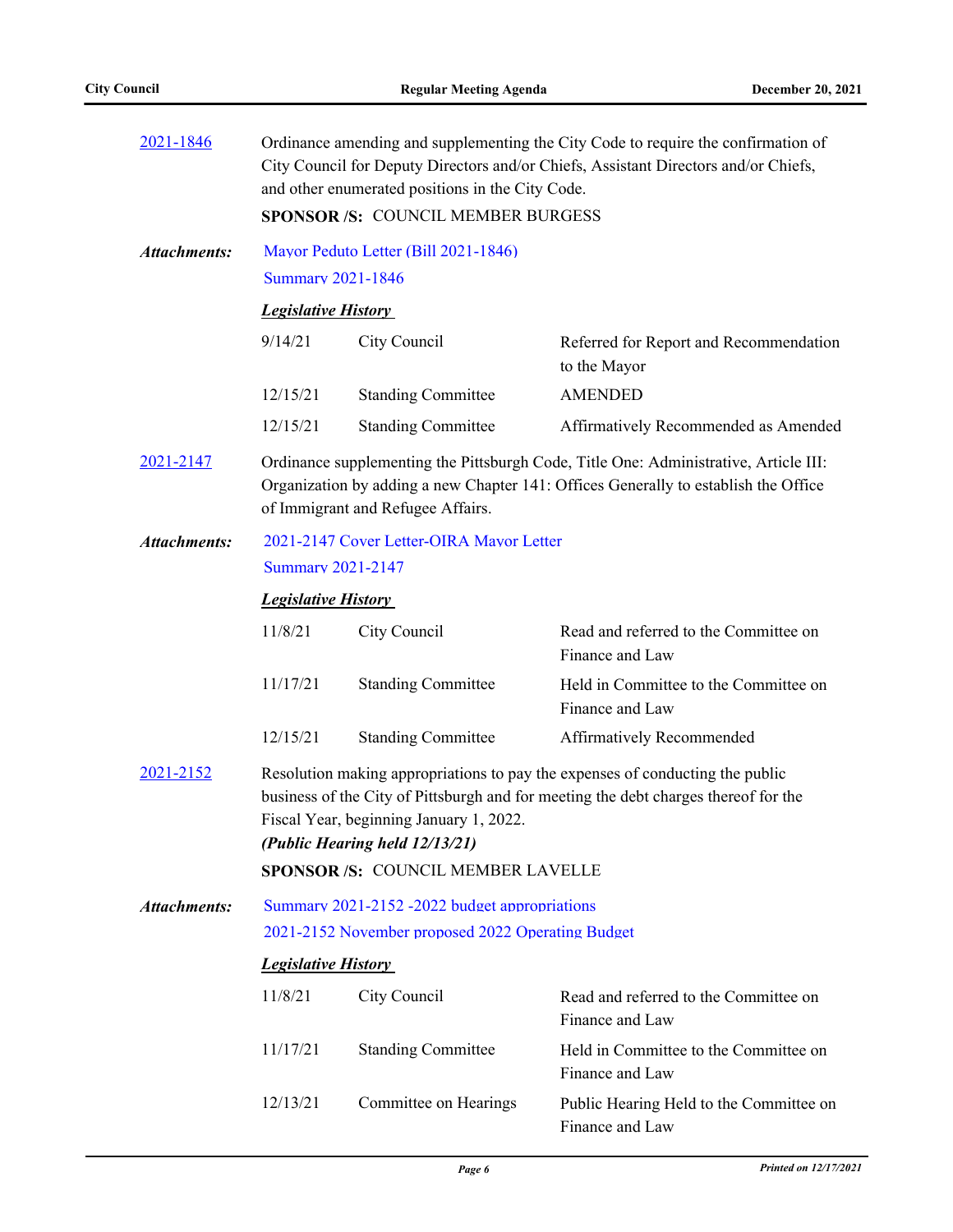|                     | 12/15/21                                                                                                                                                                                                                                                     | <b>Standing Committee</b>                                                                                | <b>AMENDED</b>                                                                                                                                                          |  |
|---------------------|--------------------------------------------------------------------------------------------------------------------------------------------------------------------------------------------------------------------------------------------------------------|----------------------------------------------------------------------------------------------------------|-------------------------------------------------------------------------------------------------------------------------------------------------------------------------|--|
|                     | 12/15/21                                                                                                                                                                                                                                                     | <b>Standing Committee</b>                                                                                | Affirmatively Recommended as Amended                                                                                                                                    |  |
| 2021-2153           |                                                                                                                                                                                                                                                              | levels for designated positions.<br>(Public Hearing held 12/13/21)<br>SPONSOR /S: COUNCIL MEMBER LAVELLE | Resolution fixing the number of officers and employees of the City of Pittsburgh for<br>the 2022 fiscal year, and the rate of compensation thereof, and setting maximum |  |
| <b>Attachments:</b> |                                                                                                                                                                                                                                                              | Summary 2021-2153-2022 budget positions                                                                  |                                                                                                                                                                         |  |
|                     |                                                                                                                                                                                                                                                              | 2021-2153 November proposed 2022 Operating Budget (1)                                                    |                                                                                                                                                                         |  |
|                     | <b>Legislative History</b>                                                                                                                                                                                                                                   |                                                                                                          |                                                                                                                                                                         |  |
|                     | 11/8/21                                                                                                                                                                                                                                                      | City Council                                                                                             | Read and referred to the Committee on<br>Finance and Law                                                                                                                |  |
|                     | 11/17/21                                                                                                                                                                                                                                                     | <b>Standing Committee</b>                                                                                | Held in Committee to the Committee on<br>Finance and Law                                                                                                                |  |
|                     | 12/13/21                                                                                                                                                                                                                                                     | Committee on Hearings                                                                                    | Public Hearing Held to the Committee on<br>Finance and Law                                                                                                              |  |
|                     | 12/15/21                                                                                                                                                                                                                                                     | <b>Standing Committee</b>                                                                                | <b>AMENDED</b>                                                                                                                                                          |  |
|                     | 12/15/21                                                                                                                                                                                                                                                     | <b>Standing Committee</b>                                                                                | Affirmatively Recommended as Amended                                                                                                                                    |  |
| 2021-2154           | Resolution adopting and approving the 2022 Capital Budget and the 2022<br>Community Development Block Grant Program, and the 2022 through 2027 Capital<br><b>Improvement Program</b><br>(Public Hearing held 12/13/21)<br>SPONSOR /S: COUNCIL MEMBER LAVELLE |                                                                                                          |                                                                                                                                                                         |  |
| <b>Attachments:</b> | Summary 2021-2154 -2022 budget capital & CDBG                                                                                                                                                                                                                |                                                                                                          |                                                                                                                                                                         |  |
|                     | 2021-2154 November proposed 2022 Capital Budget                                                                                                                                                                                                              |                                                                                                          |                                                                                                                                                                         |  |
|                     | <b>Legislative History</b>                                                                                                                                                                                                                                   |                                                                                                          |                                                                                                                                                                         |  |
|                     | 11/8/21                                                                                                                                                                                                                                                      | City Council                                                                                             | Read and referred to the Committee on<br>Finance and Law                                                                                                                |  |
|                     | 11/17/21                                                                                                                                                                                                                                                     | <b>Standing Committee</b>                                                                                | Held in Committee to the Committee on<br>Finance and Law                                                                                                                |  |
|                     | 12/13/21                                                                                                                                                                                                                                                     | Committee on Hearings                                                                                    | Public Hearing Held to the Committee on<br>Finance and Law                                                                                                              |  |
|                     | 12/15/21                                                                                                                                                                                                                                                     | <b>Standing Committee</b>                                                                                | Affirmatively Recommended                                                                                                                                               |  |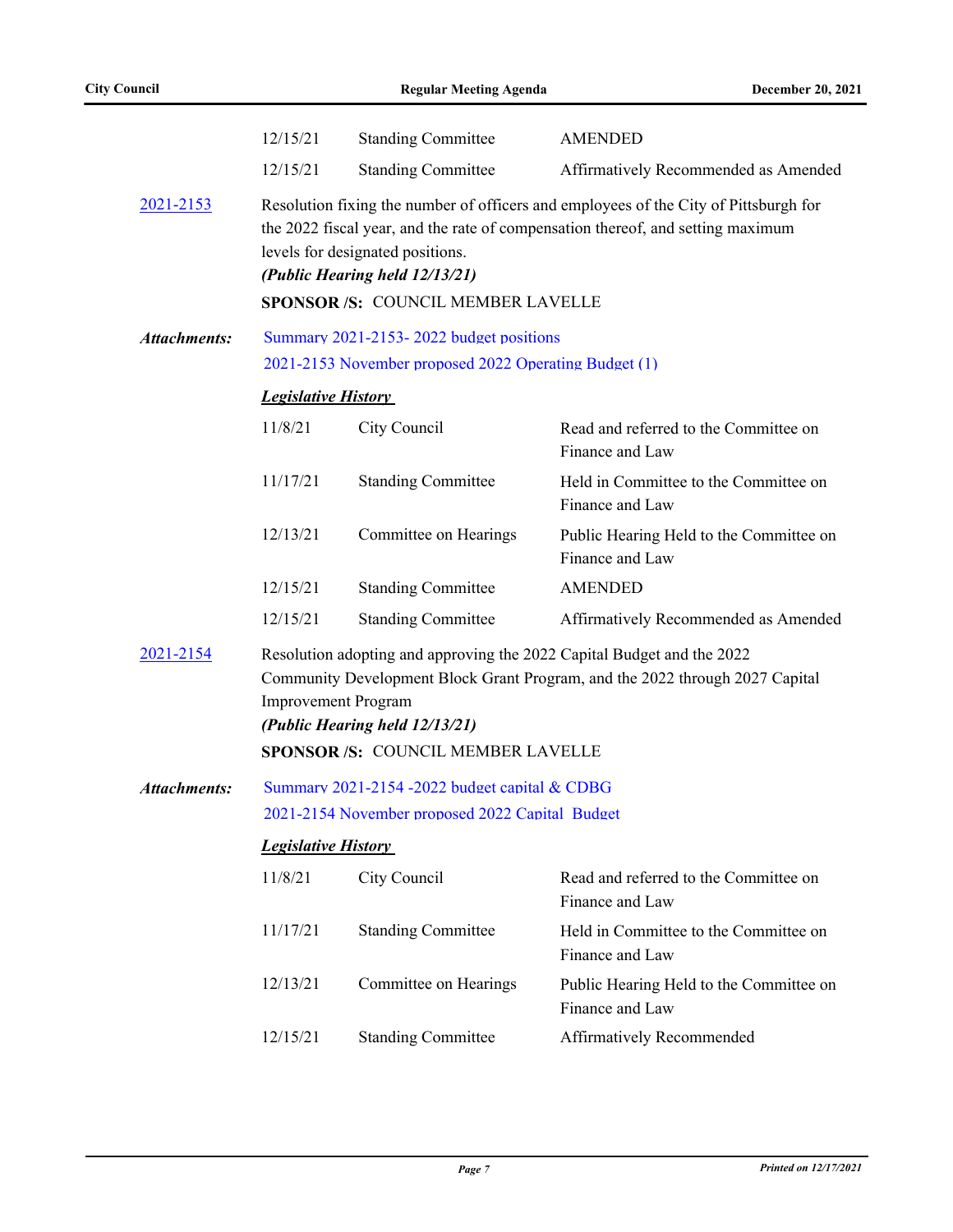| 2021-2155           | Resolution authorizing appropriations and salaries of the Stop the Violence Fund for<br>the 2022 Fiscal Year, beginning January 1, 2022. |                                              |                                                                                      |  |  |  |
|---------------------|------------------------------------------------------------------------------------------------------------------------------------------|----------------------------------------------|--------------------------------------------------------------------------------------|--|--|--|
|                     |                                                                                                                                          | SPONSOR /S: COUNCIL MEMBER LAVELLE           |                                                                                      |  |  |  |
| <b>Attachments:</b> |                                                                                                                                          | Summary 2021-2155 -2022 Stop the Violence TF |                                                                                      |  |  |  |
|                     | <b>Legislative History</b>                                                                                                               |                                              |                                                                                      |  |  |  |
|                     | 11/8/21                                                                                                                                  | City Council                                 | Read and referred to the Committee on<br>Finance and Law                             |  |  |  |
|                     | 11/17/21                                                                                                                                 | <b>Standing Committee</b>                    | Held in Committee to the Committee on<br>Finance and Law                             |  |  |  |
|                     | 12/15/21                                                                                                                                 | <b>Standing Committee</b>                    | Affirmatively Recommended                                                            |  |  |  |
| 2021-2168           | Code.                                                                                                                                    |                                              | Resolution authorizing the fee schedule for 2022 pursuant to Chapter 170 of the City |  |  |  |
|                     |                                                                                                                                          | (Public Hearing held 12/13/21)               |                                                                                      |  |  |  |
| <b>Attachments:</b> |                                                                                                                                          | 2021-2168 - Letter Fee Book 2022             |                                                                                      |  |  |  |
|                     | 2021-2168 -2022 FEE SCHEDULE - CITY PLANNING                                                                                             |                                              |                                                                                      |  |  |  |
|                     | 2021-2168 -2022 FEE SCHEDULE - DOMI VERSION 2                                                                                            |                                              |                                                                                      |  |  |  |
|                     | 2021-2168 -2022 FEE SCHEDULE - DOMI                                                                                                      |                                              |                                                                                      |  |  |  |
|                     | 2021-2168 -2022 FEE SCHEDULE - DPW                                                                                                       |                                              |                                                                                      |  |  |  |
|                     | 2021-2168 -2022 FEE SCHEDULE - EMS                                                                                                       |                                              |                                                                                      |  |  |  |
|                     |                                                                                                                                          | 2021-2168 -2022 FEE SCHEDULE - FIRE          |                                                                                      |  |  |  |
|                     | 2021-2168 -2022 FEE SCHEDULE - OTHER                                                                                                     |                                              |                                                                                      |  |  |  |
|                     | 2021-2168 -2022 FEE SCHEDULE - PARKS                                                                                                     |                                              |                                                                                      |  |  |  |
|                     | 2021-2168 -2022 FEE SCHEDULE - PLI VERSION 3                                                                                             |                                              |                                                                                      |  |  |  |
|                     | 2021-2168 -2022 FEE SCHEDULE - PLI VERSION 2                                                                                             |                                              |                                                                                      |  |  |  |
|                     | 2021-2168 -2022 FEE SCHEDULE - PLI                                                                                                       |                                              |                                                                                      |  |  |  |
|                     | 2021-2168 -2022 FEE SCHEDULE - POLICE                                                                                                    |                                              |                                                                                      |  |  |  |
|                     | 2021-2168-2022 FEE SCHEDULE - SPECIAL EVENTS                                                                                             |                                              |                                                                                      |  |  |  |
|                     | <b>Summary 2021-2168</b>                                                                                                                 |                                              |                                                                                      |  |  |  |
|                     | <b>Legislative History</b>                                                                                                               |                                              |                                                                                      |  |  |  |
|                     | 11/8/21                                                                                                                                  | City Council                                 | Read and referred to the Committee on<br>Finance and Law                             |  |  |  |
|                     | 11/17/21                                                                                                                                 | <b>Standing Committee</b>                    | <b>AMENDED</b>                                                                       |  |  |  |
|                     | 11/17/21                                                                                                                                 | <b>Standing Committee</b>                    | Held in Committee to the Committee on<br>Finance and Law                             |  |  |  |
|                     | 12/13/21                                                                                                                                 | Committee on Hearings                        | Public Hearing Held to the Committee on<br>Finance and Law                           |  |  |  |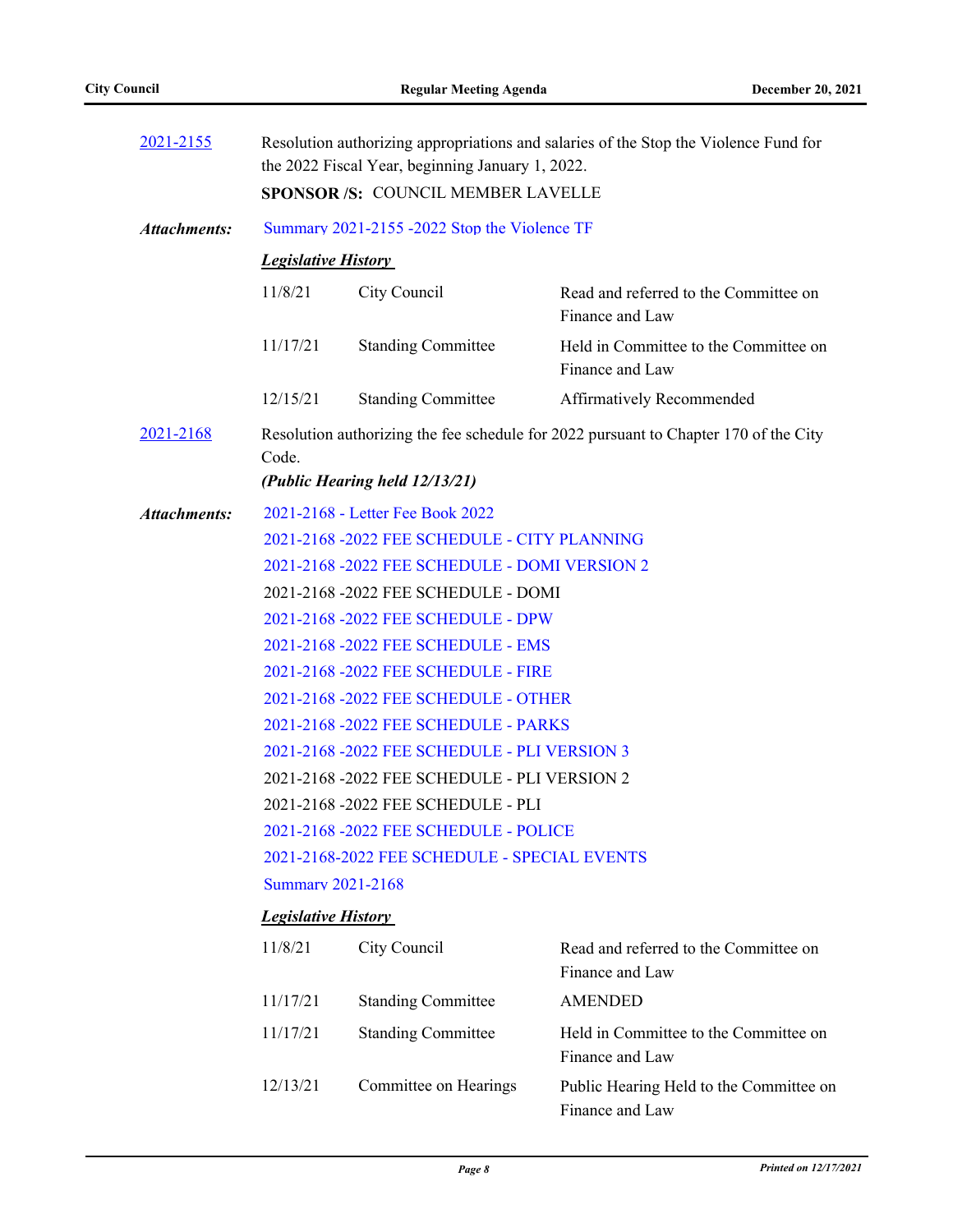|                     | 12/15/21                                                                                                                                                                                                                                                                                                                                 | <b>Standing Committee</b>                         | <b>AMENDED</b>                                                                                                                                                       |
|---------------------|------------------------------------------------------------------------------------------------------------------------------------------------------------------------------------------------------------------------------------------------------------------------------------------------------------------------------------------|---------------------------------------------------|----------------------------------------------------------------------------------------------------------------------------------------------------------------------|
|                     | 12/15/21                                                                                                                                                                                                                                                                                                                                 | <b>Standing Committee</b>                         | Affirmatively Recommended as Amended                                                                                                                                 |
| 2021-2169           | estate taxation for 2022.                                                                                                                                                                                                                                                                                                                | (Public Hearing held 12/13/21)                    | Ordinance amending the Pittsburgh Code at Title Two: Fiscal, Article IX: Property<br>Taxes, Chapter 263: Real Property Tax and Exemption, by fixing the rate of real |
| Attachments:        | <b>Summary 2021-2169</b>                                                                                                                                                                                                                                                                                                                 |                                                   |                                                                                                                                                                      |
|                     | <b>Legislative History</b>                                                                                                                                                                                                                                                                                                               |                                                   |                                                                                                                                                                      |
|                     | 11/8/21                                                                                                                                                                                                                                                                                                                                  | City Council                                      | Read and referred to the Committee on<br>Finance and Law                                                                                                             |
|                     | 11/17/21                                                                                                                                                                                                                                                                                                                                 | <b>Standing Committee</b>                         | Held for Cablecast Public Hearing to the<br>Committee on Hearings                                                                                                    |
|                     | 12/13/21                                                                                                                                                                                                                                                                                                                                 | Committee on Hearings                             | Public Hearing Held to the Committee on<br>Finance and Law                                                                                                           |
|                     | 12/15/21                                                                                                                                                                                                                                                                                                                                 | <b>Standing Committee</b>                         | Affirmatively Recommended                                                                                                                                            |
| 2021-2170           | Ordinance amending the Pittsburgh Code at Title Two: Fiscal, Article IX: Property<br>Taxes, Chapter 263: Real Property Tax and Exemptions, Section 263.02: Payment<br>Options, Discount and Delinquency Penalty, so as to set the payment, discount, and<br>delinquent dates for the 2022 fiscal year.<br>(Public Hearing held 12/13/21) |                                                   |                                                                                                                                                                      |
| <b>Attachments:</b> |                                                                                                                                                                                                                                                                                                                                          |                                                   |                                                                                                                                                                      |
|                     |                                                                                                                                                                                                                                                                                                                                          | 2021-2170 - Letter 263 Real Estate Due Dates 2022 |                                                                                                                                                                      |
|                     |                                                                                                                                                                                                                                                                                                                                          | 2021-2170 - Letter 263 Real Estate Tax Rate 2022  |                                                                                                                                                                      |
|                     | <b>Summary 2021-2170</b>                                                                                                                                                                                                                                                                                                                 |                                                   |                                                                                                                                                                      |
|                     | <b>Legislative History</b>                                                                                                                                                                                                                                                                                                               |                                                   |                                                                                                                                                                      |
|                     | 11/8/21                                                                                                                                                                                                                                                                                                                                  | City Council                                      | Read and referred to the Committee on<br>Finance and Law                                                                                                             |
|                     | 11/17/21                                                                                                                                                                                                                                                                                                                                 | <b>Standing Committee</b>                         | Held for Cablecast Public Hearing to the<br>Committee on Hearings                                                                                                    |
|                     | 12/13/21                                                                                                                                                                                                                                                                                                                                 | Committee on Hearings                             | Public Hearing Held to the Committee on<br>Finance and Law                                                                                                           |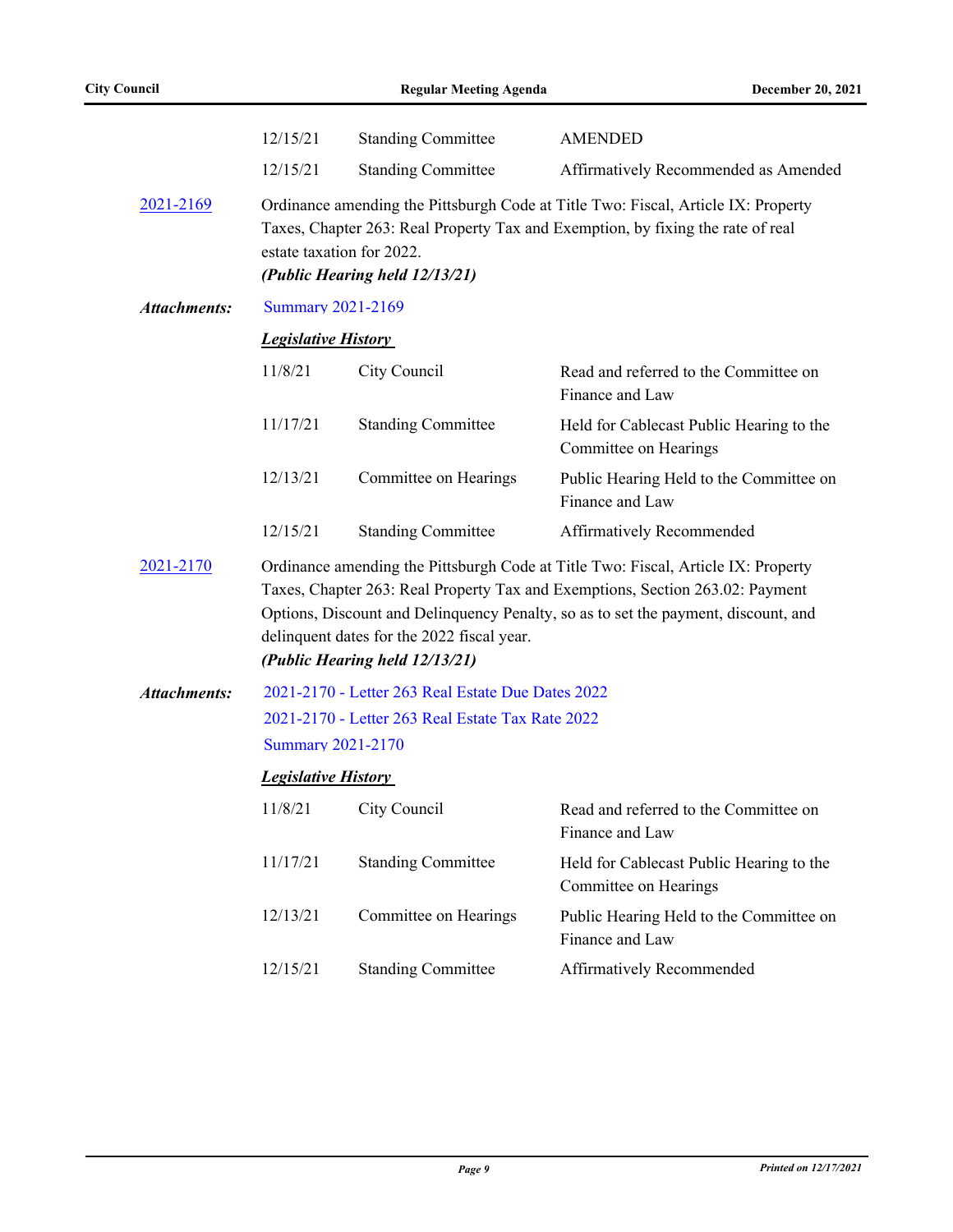| 2021-2171           | Ordinance amending the Pittsburgh Code at Title Two: Fiscal, Article VII: Business<br>Related Taxes, Chapter 246: Home Rule Tax, Section 246.03: Declaration and<br>Payment of Tax, at subsection (d) so as to fix the rate of interest on delinquent Home<br>Rule Tax for the year 2022.<br>(Public Hearing held 12/13/21) |                                                                 |                                                                                                                                                                                                                                                                  |  |
|---------------------|-----------------------------------------------------------------------------------------------------------------------------------------------------------------------------------------------------------------------------------------------------------------------------------------------------------------------------|-----------------------------------------------------------------|------------------------------------------------------------------------------------------------------------------------------------------------------------------------------------------------------------------------------------------------------------------|--|
| <b>Attachments:</b> | <b>Summary 2021-2171</b>                                                                                                                                                                                                                                                                                                    | 2021-2171 - Letter 246 Home Rule 2022                           |                                                                                                                                                                                                                                                                  |  |
|                     | <b>Legislative History</b>                                                                                                                                                                                                                                                                                                  |                                                                 |                                                                                                                                                                                                                                                                  |  |
|                     | 11/8/21                                                                                                                                                                                                                                                                                                                     | City Council                                                    | Read and referred to the Committee on<br>Finance and Law                                                                                                                                                                                                         |  |
|                     | 11/17/21                                                                                                                                                                                                                                                                                                                    | <b>Standing Committee</b>                                       | Held for Cablecast Public Hearing to the<br>Committee on Hearings                                                                                                                                                                                                |  |
|                     | 12/13/21                                                                                                                                                                                                                                                                                                                    | Committee on Hearings                                           | Public Hearing Held to the Committee on<br>Finance and Law                                                                                                                                                                                                       |  |
|                     | 12/15/21                                                                                                                                                                                                                                                                                                                    | <b>Standing Committee</b>                                       | Affirmatively Recommended                                                                                                                                                                                                                                        |  |
| 2021-2172           |                                                                                                                                                                                                                                                                                                                             | Income Tax for the year 2022.<br>(Public Hearing held 12/13/21) | Ordinance amending the Pittsburgh Code at Title Two: Fiscal, Article VII: Business<br>Related Taxes, Chapter 245: Earned Income Tax, Section 245.03: Declaration and<br>Payment of Tax, at subsection (d) so as to fix the rate of interest on delinquent Earned |  |
| <b>Attachments:</b> | 2021-2172 - Letter 245 Earned Income 2022                                                                                                                                                                                                                                                                                   |                                                                 |                                                                                                                                                                                                                                                                  |  |
|                     | <b>Summary 2021-2172</b>                                                                                                                                                                                                                                                                                                    |                                                                 |                                                                                                                                                                                                                                                                  |  |
|                     | <b>Legislative History</b>                                                                                                                                                                                                                                                                                                  |                                                                 |                                                                                                                                                                                                                                                                  |  |
|                     | 11/8/21                                                                                                                                                                                                                                                                                                                     | City Council                                                    | Read and referred to the Committee on<br>Finance and Law                                                                                                                                                                                                         |  |
|                     | 11/17/21                                                                                                                                                                                                                                                                                                                    | <b>Standing Committee</b>                                       | Held for Cablecast Public Hearing to the<br>Committee on Hearings                                                                                                                                                                                                |  |
|                     | 12/13/21                                                                                                                                                                                                                                                                                                                    | Committee on Hearings                                           | Public Hearing Held to the Committee on<br>Finance and Law                                                                                                                                                                                                       |  |
|                     | 12/15/21                                                                                                                                                                                                                                                                                                                    | <b>Standing Committee</b>                                       | Affirmatively Recommended                                                                                                                                                                                                                                        |  |
| 2021-2268           | Ordinance amending City Code Section 177A to include certain definitions as they<br>pertain to the scope of review of the Equal Opportunity Review Commission<br>(EORC).                                                                                                                                                    |                                                                 |                                                                                                                                                                                                                                                                  |  |
| <b>Attachments:</b> | 2021-2268 Cover Letter City Code 177A Amendments-converted                                                                                                                                                                                                                                                                  |                                                                 |                                                                                                                                                                                                                                                                  |  |
|                     | <b>Summary 2021-2268</b>                                                                                                                                                                                                                                                                                                    |                                                                 |                                                                                                                                                                                                                                                                  |  |
|                     | <b>Legislative History</b>                                                                                                                                                                                                                                                                                                  |                                                                 |                                                                                                                                                                                                                                                                  |  |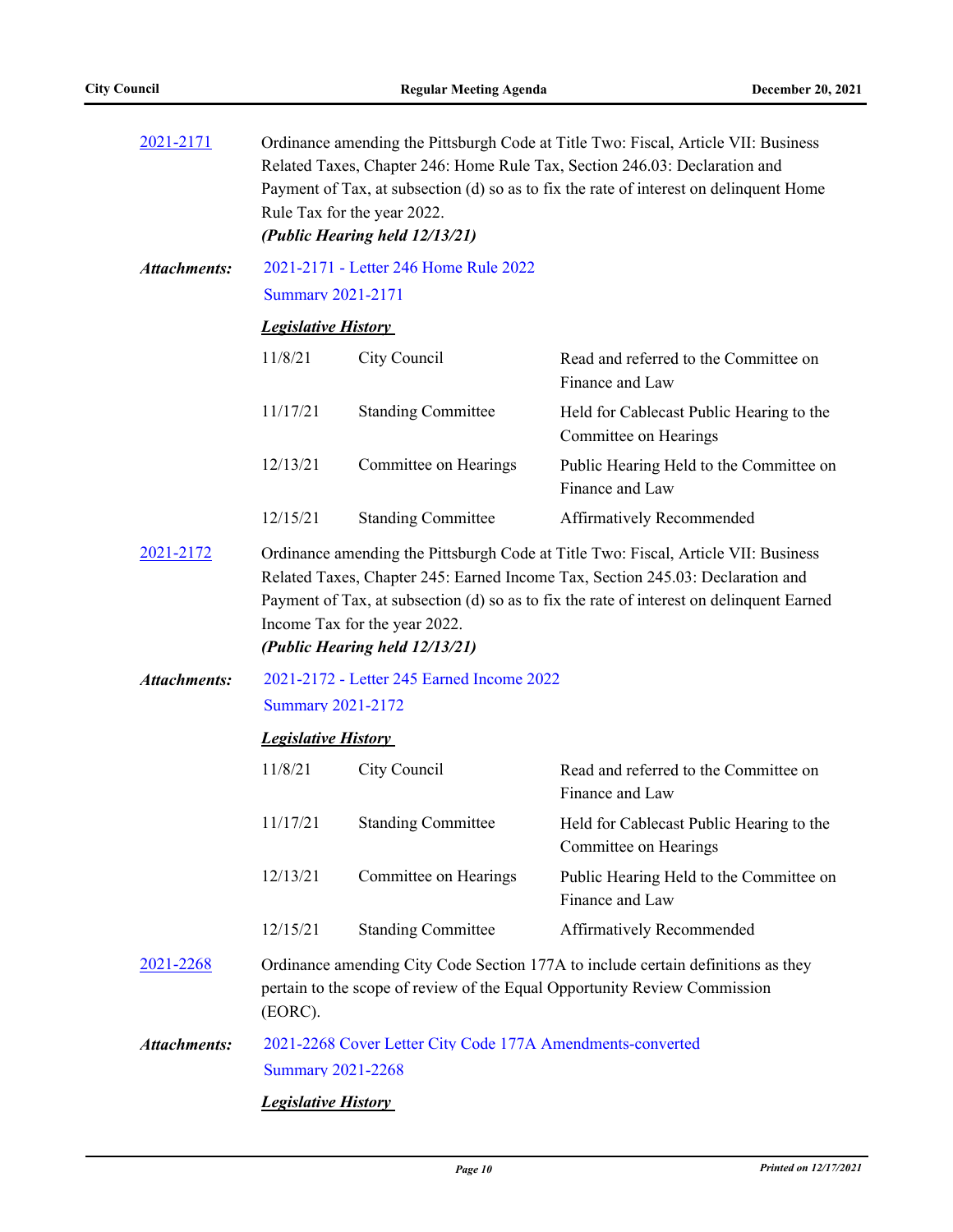|                     | 12/7/21                                                                                                                                                                                                                                                                                                                                                                                                                                                                                                                                    | City Council              | Read and referred to the Committee on<br>Finance and Law |  |
|---------------------|--------------------------------------------------------------------------------------------------------------------------------------------------------------------------------------------------------------------------------------------------------------------------------------------------------------------------------------------------------------------------------------------------------------------------------------------------------------------------------------------------------------------------------------------|---------------------------|----------------------------------------------------------|--|
|                     | 12/15/21                                                                                                                                                                                                                                                                                                                                                                                                                                                                                                                                   | <b>Standing Committee</b> | Affirmatively Recommended                                |  |
| 2021-2269           | Resolution amending Resolution No. 601 of 2020, which authorized the Mayor and<br>the Chief Equity Officer to enter into an agreement or agreements with the American<br>Association of University Women (AAUW) in order to conduct a Work Smart<br>training program as part of a pay equity initiative designed to reduce the gender pay<br>gap in Pittsburgh and further providing for the expenditures under the terms of said<br>agreements at a cost not to exceed THIRTY NINE THOUSAND NINE<br>HUNDRED FIFTY NINE DOLLARS (\$39,959) |                           |                                                          |  |
| <b>Attachments:</b> | <b>Summary 2021-2269</b>                                                                                                                                                                                                                                                                                                                                                                                                                                                                                                                   |                           |                                                          |  |
|                     | <b>Legislative History</b>                                                                                                                                                                                                                                                                                                                                                                                                                                                                                                                 |                           |                                                          |  |
|                     | 12/7/21                                                                                                                                                                                                                                                                                                                                                                                                                                                                                                                                    | City Council              | Read and referred to the Committee on<br>Finance and Law |  |
|                     | 12/15/21                                                                                                                                                                                                                                                                                                                                                                                                                                                                                                                                   | <b>Standing Committee</b> | Affirmatively Recommended                                |  |
| 2021-2270           | Resolution authorizing the issuance of a warrant in favor of Brian Duggan, 741<br>Colonial Avenue, Monaca, PA 15061, in the amount of Three Thousand Three<br>Hundred Forty Five Dollars and Thirty Four Cents (\$3,345.34) in settlement of a<br>claim for damage to a stopped vehicle from a city EMS vehicle on April 24, 2020.                                                                                                                                                                                                         |                           |                                                          |  |
| <b>Attachments:</b> | 2021-2270 Cover Letter Brian Duggan (Claim No. 20C-0224) - Council l                                                                                                                                                                                                                                                                                                                                                                                                                                                                       |                           |                                                          |  |
|                     | <b>Summary 2021-2271</b>                                                                                                                                                                                                                                                                                                                                                                                                                                                                                                                   |                           |                                                          |  |
|                     | <b>Legislative History</b>                                                                                                                                                                                                                                                                                                                                                                                                                                                                                                                 |                           |                                                          |  |
|                     | 12/7/21                                                                                                                                                                                                                                                                                                                                                                                                                                                                                                                                    | City Council              | Read and referred to the Committee on<br>Finance and Law |  |
|                     | 12/15/21                                                                                                                                                                                                                                                                                                                                                                                                                                                                                                                                   | <b>Standing Committee</b> | Affirmatively Recommended                                |  |
| 2021-2274           | Resolution to authorize and direct the incurring of Non-Electoral Debt through the<br>issuance of a series of General Obligation Bonds of the City of Pittsburgh, in the<br>maximum aggregate principal amount of Sixty-Four Million Six Hundred Fifty-Five<br>Thousand and 00/100 Dollars (\$64,655,000.00).                                                                                                                                                                                                                              |                           |                                                          |  |
| <b>Attachments:</b> | 2021-2274 Cover Letter 2022 Debt Issuance                                                                                                                                                                                                                                                                                                                                                                                                                                                                                                  |                           |                                                          |  |
|                     | <b>Summary 2021-2274</b>                                                                                                                                                                                                                                                                                                                                                                                                                                                                                                                   |                           |                                                          |  |
|                     | <b>Legislative History</b>                                                                                                                                                                                                                                                                                                                                                                                                                                                                                                                 |                           |                                                          |  |
|                     | 12/7/21                                                                                                                                                                                                                                                                                                                                                                                                                                                                                                                                    | City Council              | Read and referred to the Committee on<br>Finance and Law |  |
|                     | 12/15/21                                                                                                                                                                                                                                                                                                                                                                                                                                                                                                                                   | <b>Standing Committee</b> | Affirmatively Recommended                                |  |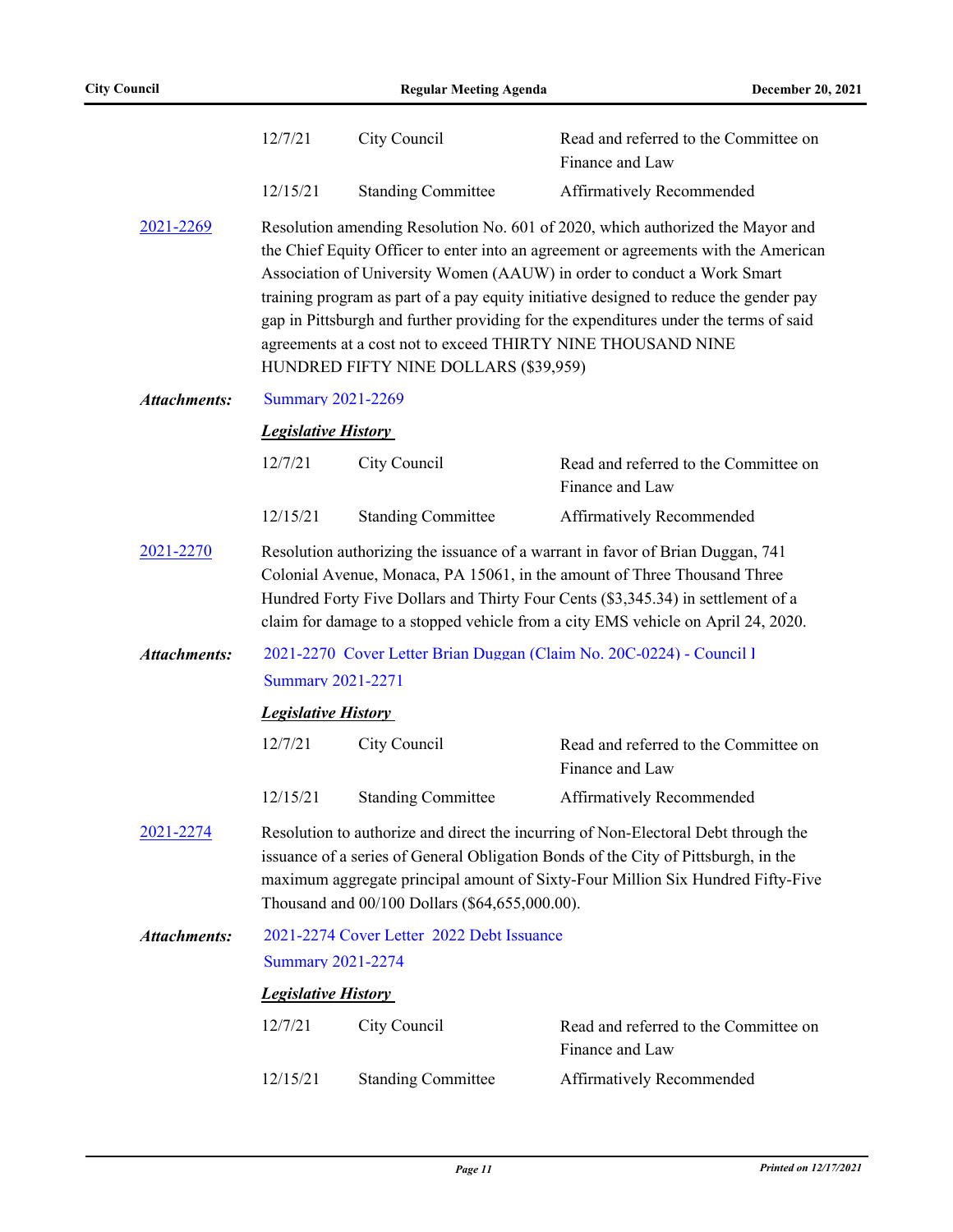| 2021-2275           | Resolution authorizing the Director of the Department of Finance to enter into a<br>License Agreement with Oak Moss Consulting, LLC, to allow the performance of<br>due diligence investigations and pre-development planning on designated City<br>property in order to facilitate the construction of a mixed-use commercial and<br>residential development in the Hazelwood community.                                                                                                                                                                                                                                 |                           |                                                          |  |
|---------------------|---------------------------------------------------------------------------------------------------------------------------------------------------------------------------------------------------------------------------------------------------------------------------------------------------------------------------------------------------------------------------------------------------------------------------------------------------------------------------------------------------------------------------------------------------------------------------------------------------------------------------|---------------------------|----------------------------------------------------------|--|
| <b>Attachments:</b> | 2021-2275 Cover Letter Woods Village License Council Letter<br><b>Summary 2021-2275</b>                                                                                                                                                                                                                                                                                                                                                                                                                                                                                                                                   |                           |                                                          |  |
|                     | <b>Legislative History</b>                                                                                                                                                                                                                                                                                                                                                                                                                                                                                                                                                                                                |                           |                                                          |  |
|                     | 12/7/21                                                                                                                                                                                                                                                                                                                                                                                                                                                                                                                                                                                                                   | City Council              | Read and referred to the Committee on<br>Finance and Law |  |
|                     | 12/15/21                                                                                                                                                                                                                                                                                                                                                                                                                                                                                                                                                                                                                  | <b>Standing Committee</b> | Affirmatively Recommended                                |  |
| 2021-2276           | Resolution authorizing the Mayor and the Director of the Office of Management and<br>Budget, on behalf of the City of Pittsburgh, to enter into a Grant Agreement with<br>Allegheny County for the receipt of Coronavirus Relief funds in the amount of FIFTY<br>THOUSAND (\$50,000.00) dollars.                                                                                                                                                                                                                                                                                                                          |                           |                                                          |  |
| <b>Attachments:</b> | 2021-2276 Cover Letter County CARES - Letter                                                                                                                                                                                                                                                                                                                                                                                                                                                                                                                                                                              |                           |                                                          |  |
|                     | <b>Summary 2021-2276</b>                                                                                                                                                                                                                                                                                                                                                                                                                                                                                                                                                                                                  |                           |                                                          |  |
|                     | <b>Legislative History</b>                                                                                                                                                                                                                                                                                                                                                                                                                                                                                                                                                                                                |                           |                                                          |  |
|                     | 12/7/21                                                                                                                                                                                                                                                                                                                                                                                                                                                                                                                                                                                                                   | City Council              | Read and referred to the Committee on<br>Finance and Law |  |
|                     | 12/15/21                                                                                                                                                                                                                                                                                                                                                                                                                                                                                                                                                                                                                  | <b>Standing Committee</b> | Affirmatively Recommended                                |  |
| 2021-2277           | Resolution amending Resolution No. 714 of 2021, effective October 25, 2021,<br>entitled "Resolution authorizing the Mayor and the Director of the Office of<br>Management and Budget to enter into an Agreement or Agreement(s) with agencies<br>to provide emergency shelter services, street outreach services, rental assistance and<br>housing relocation and stabilization services, and/or data collection activities, as<br>associated with 2021 Emergency Solutions Grant (ESG) funds at a cost not to<br>exceed \$1,214,418.00" to include the Allegheny County Housing Authority as an<br>additional signatory. |                           |                                                          |  |
| <b>Attachments:</b> | 2021-2277 Cover Letter OMB Letter                                                                                                                                                                                                                                                                                                                                                                                                                                                                                                                                                                                         |                           |                                                          |  |
|                     | <b>Summary 2021-2277</b>                                                                                                                                                                                                                                                                                                                                                                                                                                                                                                                                                                                                  |                           |                                                          |  |
|                     | <b>Legislative History</b>                                                                                                                                                                                                                                                                                                                                                                                                                                                                                                                                                                                                |                           |                                                          |  |
|                     | 12/7/21                                                                                                                                                                                                                                                                                                                                                                                                                                                                                                                                                                                                                   | City Council              | Read and referred to the Committee on<br>Finance and Law |  |
|                     | 12/15/21                                                                                                                                                                                                                                                                                                                                                                                                                                                                                                                                                                                                                  | <b>Standing Committee</b> | Affirmatively Recommended                                |  |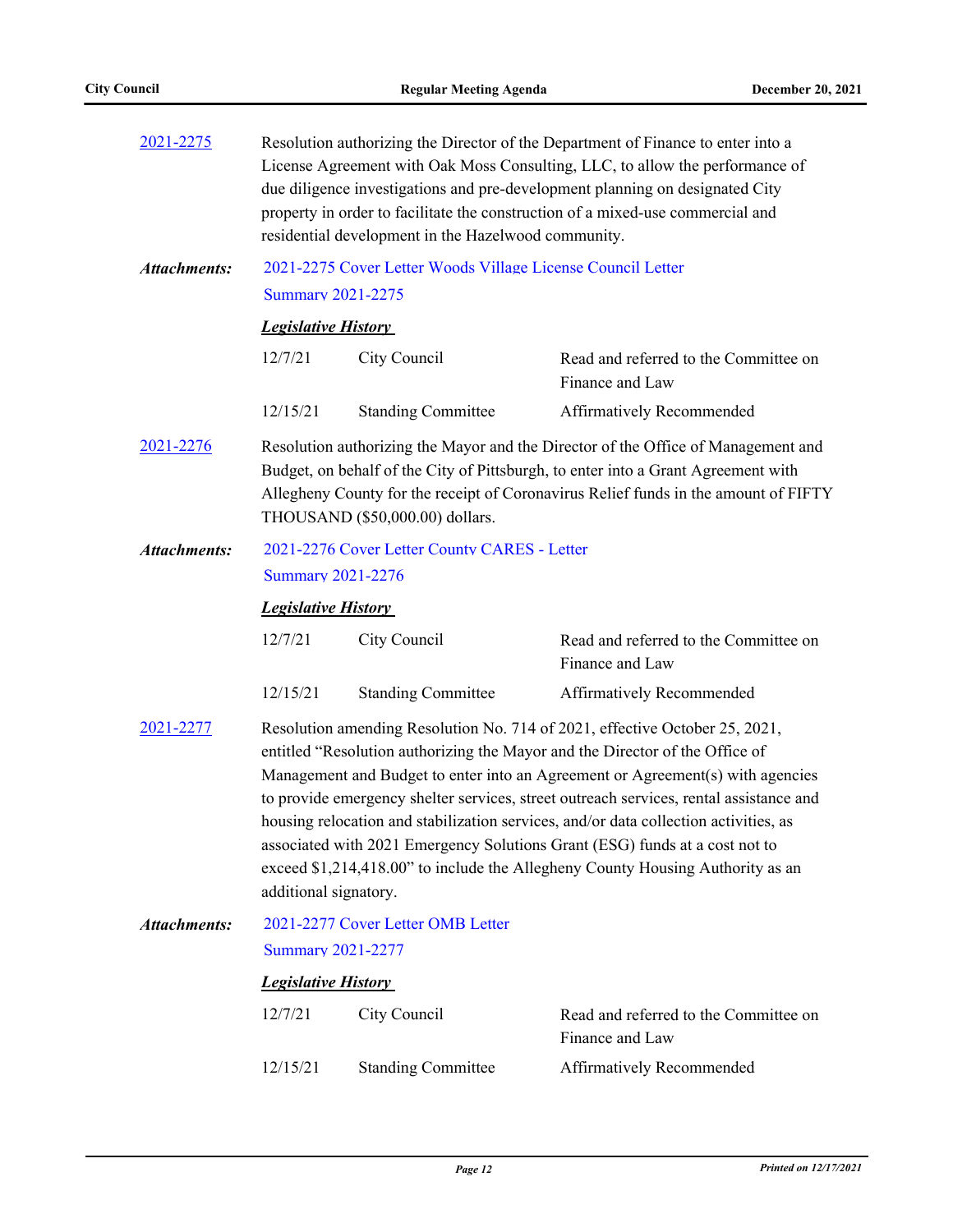| 2021-2278    | Resolution authorizing appropriations, salaries, and capital expenditures of the Parks<br>Tax Trust Fund for the 2022 Fiscal Year, beginning January 1, 2022.<br>SPONSOR /S: COUNCIL MEMBER LAVELLE                                                                                                                             |                           |                                                          |  |
|--------------|---------------------------------------------------------------------------------------------------------------------------------------------------------------------------------------------------------------------------------------------------------------------------------------------------------------------------------|---------------------------|----------------------------------------------------------|--|
| Attachments: | 2021-2278 Parks Tax trust fund<br>2021-2278 Summary                                                                                                                                                                                                                                                                             |                           |                                                          |  |
|              | <b>Legislative History</b>                                                                                                                                                                                                                                                                                                      |                           |                                                          |  |
|              | 12/7/21                                                                                                                                                                                                                                                                                                                         | City Council              | Read and referred to the Committee on<br>Finance and Law |  |
|              | 12/15/21                                                                                                                                                                                                                                                                                                                        | <b>Standing Committee</b> | Affirmatively Recommended                                |  |
| 2021-2331    | Ordinance, amending the City Code at Title Two: Fiscal, Article XI: Dedicated<br>Funding for Comprehensive Municipal Pension Trust Fund, Chapter 272: Dedicated<br>Funding for Comprehensive Municipal Pension Trust Fund, to extend the parking<br>asset an additional five years.<br><b>SPONSOR/S: COUNCIL MEMBER LAVELLE</b> |                           |                                                          |  |
|              | <b>Legislative History</b>                                                                                                                                                                                                                                                                                                      |                           |                                                          |  |
|              | 12/14/21                                                                                                                                                                                                                                                                                                                        | City Council              | Waived under Rule 8                                      |  |
|              | 12/14/21                                                                                                                                                                                                                                                                                                                        | City Council              | Read and referred to the Committee on<br>Finance and Law |  |
|              |                                                                                                                                                                                                                                                                                                                                 |                           |                                                          |  |

# 12/15/21 Standing Committee Affirmatively Recommended

## **COUNCILMAN COREY O'CONNOR PRESENTS COMMITTEE ON PUBLIC SAFETY SERVICES**

- [2021-2352](http://pittsburgh.legistar.com/gateway.aspx?m=l&id=/matter.aspx?key=27256) Report of the Committee on Public Safety Services for December 15, 2021 with an Affirmative Recommendation.
- [2021-2174](http://pittsburgh.legistar.com/gateway.aspx?m=l&id=/matter.aspx?key=27067) Ordinance amending and supplementing the Pittsburgh Code of Ordinances, Title Five: Traffic, Article One: Administration, Chapter 503: Enforcement and Control, by adding a new section, Section 503.17: "Equitable and Fair Enforcement of Motor Vehicle Laws."
	- SPONSOR /S: COUNCIL MEMBER BURGESS, COUNCIL MEMBER KRAUS, COUNCIL MEMBER WILSON, COUNCIL MEMBER LAVELLE AND COUNCIL MEMBER STRASSBURGER

#### *Legislative History*

| 11/8/21  | City Council              | Read and referred to the Committee on<br><b>Public Safety Services</b> |
|----------|---------------------------|------------------------------------------------------------------------|
| 11/17/21 | <b>Standing Committee</b> | Held in Committee to the Committee on<br><b>Public Safety Services</b> |
| 11/22/21 | <b>Standing Committee</b> | Held in Committee to the Committee on<br><b>Public Safety Services</b> |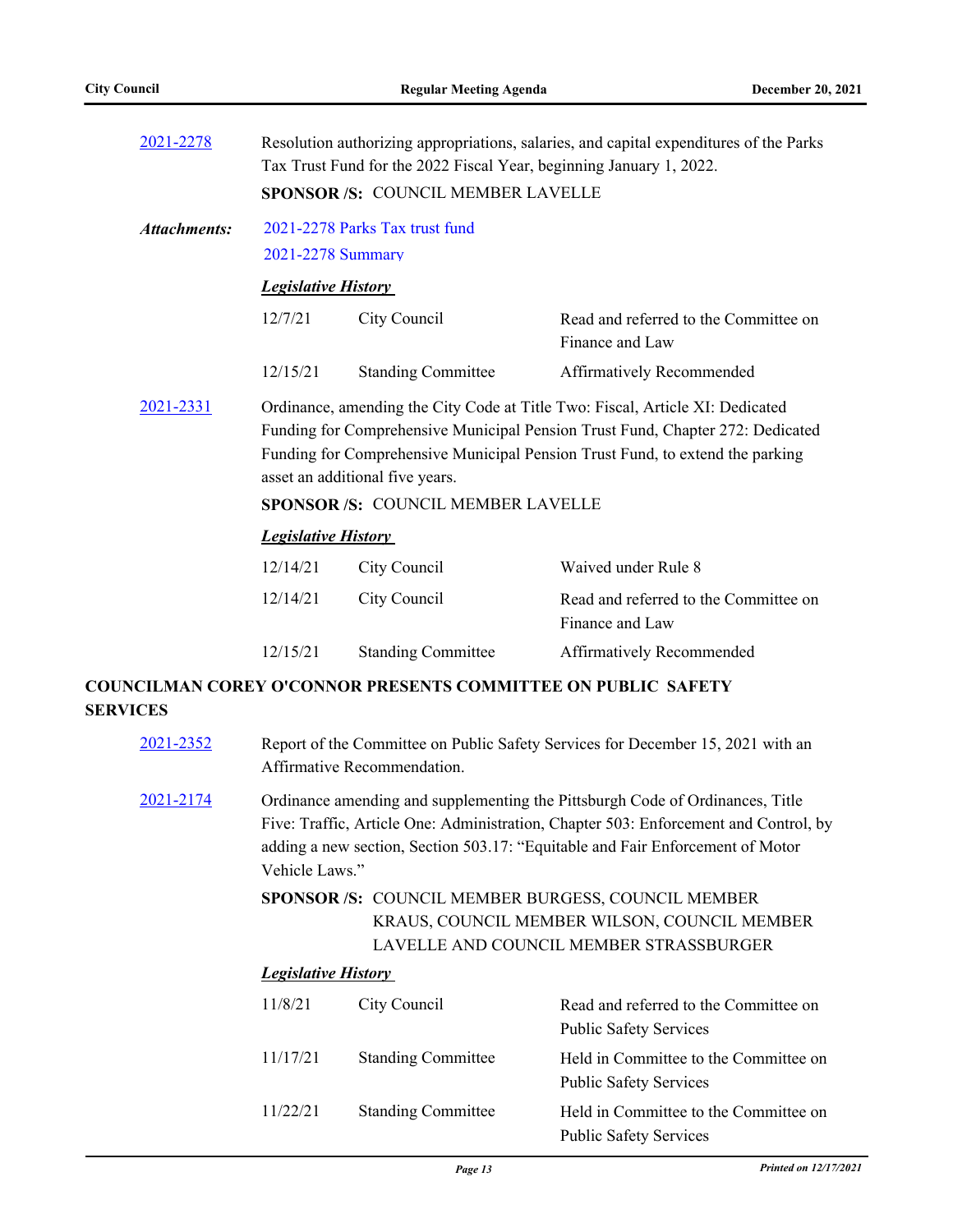|                     | 12/8/21                                            | <b>Standing Committee</b>                                 | Held in Committee to the Committee on<br><b>Public Safety Services</b>                                                                                                                                                                                                                                                                                                                                  |  |
|---------------------|----------------------------------------------------|-----------------------------------------------------------|---------------------------------------------------------------------------------------------------------------------------------------------------------------------------------------------------------------------------------------------------------------------------------------------------------------------------------------------------------------------------------------------------------|--|
|                     | 12/15/21                                           | <b>Standing Committee</b>                                 | <b>AMENDED</b>                                                                                                                                                                                                                                                                                                                                                                                          |  |
|                     | 12/15/21                                           | <b>Standing Committee</b>                                 | Affirmatively Recommended as Amended                                                                                                                                                                                                                                                                                                                                                                    |  |
| 2021-2279           | Dollars (\$1,125,000).                             |                                                           | Resolution authorizing the City of Pittsburgh to enter into a Professional Services<br>Agreement or Agreements with Humane Animal Rescue of Pittsburgh for services in<br>connection with the humane detention, care and/or euthanasia of domesticated<br>animals at a cost not to exceed One Million One Hundred Twenty-Five Thousand                                                                  |  |
| <b>Attachments:</b> | 2021-2279 Cover Letter Animal Detention letter     |                                                           |                                                                                                                                                                                                                                                                                                                                                                                                         |  |
|                     |                                                    | 2021-2279 Waiver letter- Humane Animal Rescue - Detention |                                                                                                                                                                                                                                                                                                                                                                                                         |  |
|                     | <b>Summary 2021-2279</b>                           |                                                           |                                                                                                                                                                                                                                                                                                                                                                                                         |  |
|                     | <b>Legislative History</b>                         |                                                           |                                                                                                                                                                                                                                                                                                                                                                                                         |  |
|                     | 12/7/21                                            | City Council                                              | Read and referred to the Committee on<br><b>Public Safety Services</b>                                                                                                                                                                                                                                                                                                                                  |  |
|                     | 12/15/21                                           | <b>Standing Committee</b>                                 | Affirmatively Recommended                                                                                                                                                                                                                                                                                                                                                                               |  |
| 2021-2280           | CENTS (\$436,049.67).                              |                                                           | Resolution authorizing the Mayor and Director of the Department of Public Safety to<br>enter on behalf of the City of Pittsburgh into a Professional Service Agreement or<br>Agreements with Lexipol LLC for software subscription-based policy management<br>and training services at an overall cost to the City not to exceed FOUR HUNDRED<br>THIRTY-SIX THOUSAND FORTY-NINE DOLLARS and SIXTY-SEVEN |  |
| <b>Attachments:</b> |                                                    | 2021-2280 Cover Letter Lexipol letter                     |                                                                                                                                                                                                                                                                                                                                                                                                         |  |
|                     | 2021-2280 Lexipol Sole Source Letter Pittsburgh PD |                                                           |                                                                                                                                                                                                                                                                                                                                                                                                         |  |
|                     | 2021-2280 Waiver letter- LEXIPOL                   |                                                           |                                                                                                                                                                                                                                                                                                                                                                                                         |  |
|                     | 2021-2280 WCP21-064 Lexipol                        |                                                           |                                                                                                                                                                                                                                                                                                                                                                                                         |  |
|                     | <b>Summary 2021-2280</b>                           |                                                           |                                                                                                                                                                                                                                                                                                                                                                                                         |  |
|                     | <b>Legislative History</b>                         |                                                           |                                                                                                                                                                                                                                                                                                                                                                                                         |  |
|                     | 12/7/21                                            | City Council                                              | Read and referred to the Committee on<br><b>Public Safety Services</b>                                                                                                                                                                                                                                                                                                                                  |  |
|                     | 12/15/21                                           | <b>Standing Committee</b>                                 | Affirmatively Recommended                                                                                                                                                                                                                                                                                                                                                                               |  |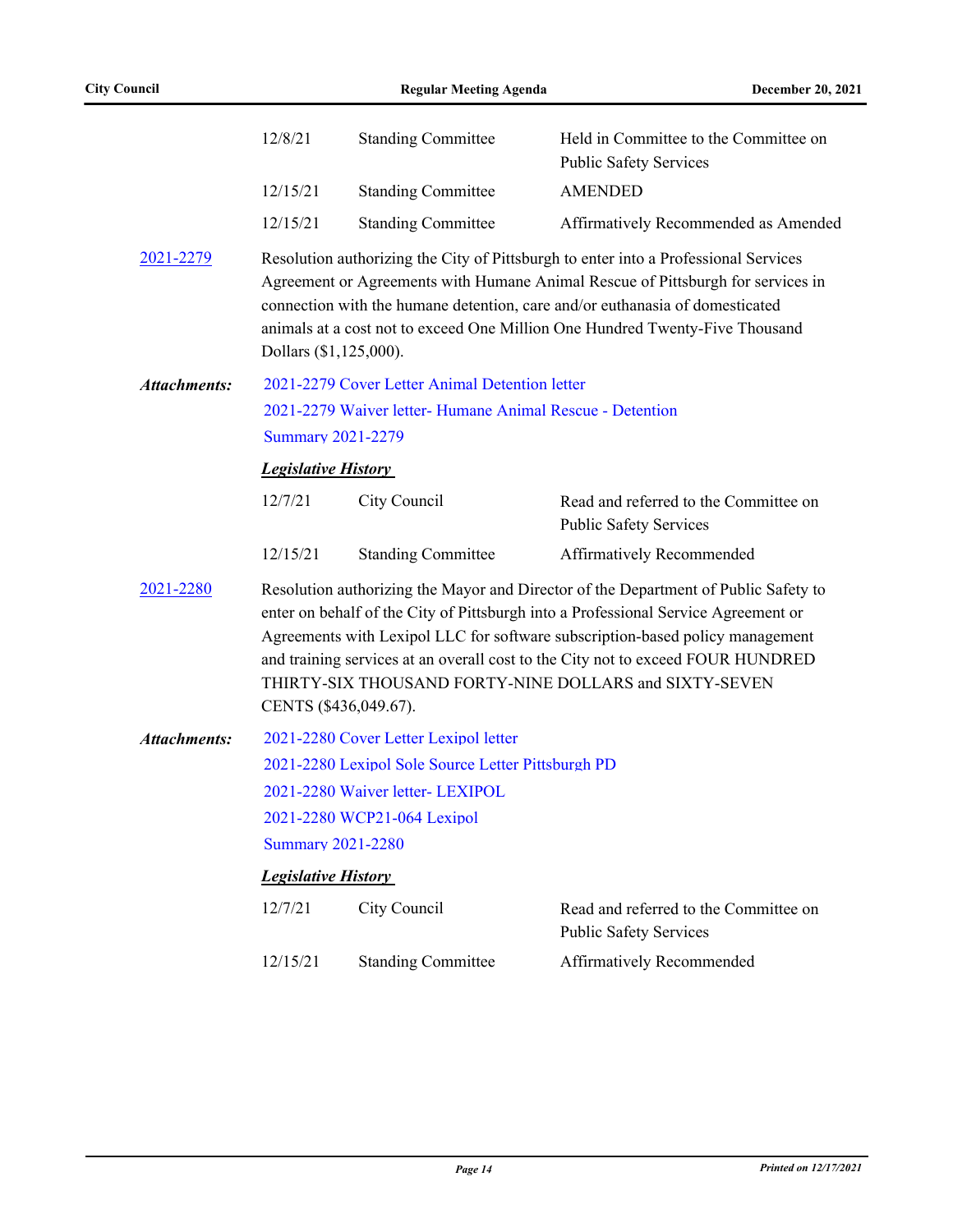| 2021-2281           | Resolution authorizing the Mayor and the Director of the Department of Public Safety<br>to enter into a Data Use Agreement with the Center for Police Research and Policy<br>housed within the University of Cincinnati to engage in a process and outcome<br>evaluation of training and technical assistance as part of the Academic Training to<br>Inform Police Responses initiative. Agreement shall be at no cost to the City. |                                                                                                                                                                                                              |                                                                        |  |  |  |
|---------------------|-------------------------------------------------------------------------------------------------------------------------------------------------------------------------------------------------------------------------------------------------------------------------------------------------------------------------------------------------------------------------------------------------------------------------------------|--------------------------------------------------------------------------------------------------------------------------------------------------------------------------------------------------------------|------------------------------------------------------------------------|--|--|--|
| <b>Attachments:</b> |                                                                                                                                                                                                                                                                                                                                                                                                                                     |                                                                                                                                                                                                              | 2021-2281 Cover Letter University of Cincinnati Data Use Agreement let |  |  |  |
|                     | <b>Summary 2021-2281</b>                                                                                                                                                                                                                                                                                                                                                                                                            |                                                                                                                                                                                                              |                                                                        |  |  |  |
|                     | <b>Legislative History</b>                                                                                                                                                                                                                                                                                                                                                                                                          |                                                                                                                                                                                                              |                                                                        |  |  |  |
|                     | 12/7/21                                                                                                                                                                                                                                                                                                                                                                                                                             | City Council                                                                                                                                                                                                 | Read and referred to the Committee on<br><b>Public Safety Services</b> |  |  |  |
|                     | 12/15/21                                                                                                                                                                                                                                                                                                                                                                                                                            | <b>Standing Committee</b>                                                                                                                                                                                    | Affirmatively Recommended                                              |  |  |  |
| 2021-2282           |                                                                                                                                                                                                                                                                                                                                                                                                                                     | Resolution authorizing the Mayor and the Director of Public Safety to enter into a<br>Cooperation Agreement with the Center for Emergency Medicine of Western<br>Pennsylvania for a Televisit Pilot Program. |                                                                        |  |  |  |
| <b>Attachments:</b> |                                                                                                                                                                                                                                                                                                                                                                                                                                     | 2021-2282 Cover Letter Televisit letter                                                                                                                                                                      |                                                                        |  |  |  |
|                     |                                                                                                                                                                                                                                                                                                                                                                                                                                     | <b>Summary 2021-2282</b>                                                                                                                                                                                     |                                                                        |  |  |  |
|                     |                                                                                                                                                                                                                                                                                                                                                                                                                                     | <b>Legislative History</b>                                                                                                                                                                                   |                                                                        |  |  |  |
|                     | 12/7/21                                                                                                                                                                                                                                                                                                                                                                                                                             | City Council                                                                                                                                                                                                 | Read and referred to the Committee on<br><b>Public Safety Services</b> |  |  |  |
|                     | 12/15/21                                                                                                                                                                                                                                                                                                                                                                                                                            | <b>Standing Committee</b>                                                                                                                                                                                    | Affirmatively Recommended                                              |  |  |  |
| 2021-2333           | Resolution authorizing the Department of Public Safety to enter into a License<br>Agreement or Agreement(s) with the City of Greensburg, on behalf of its Greensburg<br>Volunteer Fire Department, at no cost for temporary use of a City of Pittsburgh fire<br>truck due to a recent accident that has left Greensburg Volunteer Fire Department<br>without an operational fire truck for an indefinite amount of time.            |                                                                                                                                                                                                              |                                                                        |  |  |  |
| Attachments:        |                                                                                                                                                                                                                                                                                                                                                                                                                                     | 2021-2333 Cover Letter-Greensburg Volunteer Fire Department agreemer                                                                                                                                         |                                                                        |  |  |  |
|                     | <b>Summary 2021-2333</b>                                                                                                                                                                                                                                                                                                                                                                                                            |                                                                                                                                                                                                              |                                                                        |  |  |  |
|                     |                                                                                                                                                                                                                                                                                                                                                                                                                                     | <b>Legislative History</b>                                                                                                                                                                                   |                                                                        |  |  |  |
|                     | 12/14/21                                                                                                                                                                                                                                                                                                                                                                                                                            | City Council                                                                                                                                                                                                 | Waived under Rule 8                                                    |  |  |  |
|                     | 12/14/21                                                                                                                                                                                                                                                                                                                                                                                                                            | City Council                                                                                                                                                                                                 | Read and referred to the Committee on<br><b>Public Safety Services</b> |  |  |  |
|                     | 12/15/21                                                                                                                                                                                                                                                                                                                                                                                                                            | <b>Standing Committee</b>                                                                                                                                                                                    | Affirmatively Recommended                                              |  |  |  |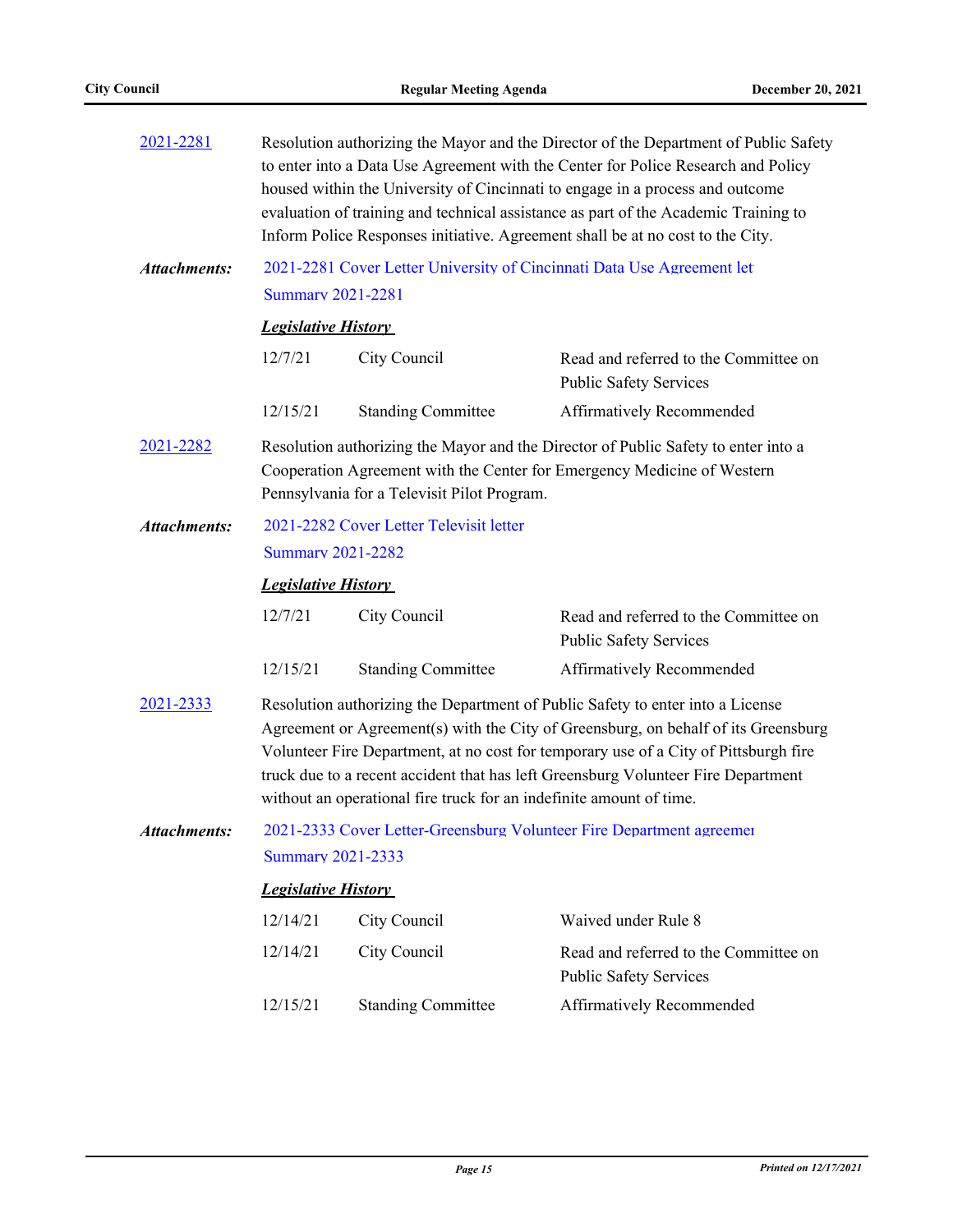| 2021-2334    |          | Resolution authorizing the Council of the City of Pittsburgh to promulgate guidelines to |                                                                             |  |  |
|--------------|----------|------------------------------------------------------------------------------------------|-----------------------------------------------------------------------------|--|--|
|              |          | be followed by City police officers when making a warrantless arrest pursuant to 42      |                                                                             |  |  |
|              |          |                                                                                          | Pa. C.S. §8902 ("Arrest without warrant"), as required by thereunder and as |  |  |
|              |          |                                                                                          | required by the Pennsylvania Chiefs of Police Association, Pennsylvania Law |  |  |
|              |          | Enforcement Accreditation Program.                                                       |                                                                             |  |  |
| Attachments: |          | 2021-2334 Cover Letter-Warrantless Arrest Guildlines letter<br><b>Summary 2021-2334</b>  |                                                                             |  |  |
|              |          | <b>Legislative History</b>                                                               |                                                                             |  |  |
|              | 12/14/21 | City Council                                                                             | Waived under Rule 8                                                         |  |  |
|              | 12/14/21 | City Council                                                                             | Read and referred to the Committee on<br><b>Public Safety Services</b>      |  |  |
|              | 12/15/21 | <b>Standing Committee</b>                                                                | Affirmatively Recommended                                                   |  |  |
|              |          |                                                                                          |                                                                             |  |  |

### **COUNCILMAN ANTHONY COGHILL PRESENTS COMMITTEE ON PUBLIC WORKS**

| 2021-2353           |                                                                                                                                                                                                                                                                                                                                                    | Report of the Committee on Public Works for December 15, 2021 with an<br>Affirmative Recommendation. |                                                              |  |
|---------------------|----------------------------------------------------------------------------------------------------------------------------------------------------------------------------------------------------------------------------------------------------------------------------------------------------------------------------------------------------|------------------------------------------------------------------------------------------------------|--------------------------------------------------------------|--|
| 2021-1744           | Resolution authorizing the Mayor and the Director of the Department of Public<br>Works to enter into a Lease Agreement with the Phipps Conservatory and Botanical<br>Garden for the City facility known the Garden Center for a period of ten (10) years<br>an annual rental fee of One Dollar (\$1.00) per year, with the possibility of renewal. |                                                                                                      |                                                              |  |
| <b>Attachments:</b> | <b>Legislative History</b>                                                                                                                                                                                                                                                                                                                         | 2021-1744 Cover Letter-Letter - Phipps Garden Center - signed<br><b>Summary 2021-1744</b>            |                                                              |  |
|                     | 8/24/21                                                                                                                                                                                                                                                                                                                                            | City Council                                                                                         | Read and referred to the Committee on<br>Public Works        |  |
|                     | 9/1/21                                                                                                                                                                                                                                                                                                                                             | <b>Standing Committee</b>                                                                            | Held in Committee to the Committee on<br><b>Public Works</b> |  |
|                     | 9/29/21                                                                                                                                                                                                                                                                                                                                            | <b>Standing Committee</b>                                                                            | Affirmatively Recommended                                    |  |
|                     | 9/29/21                                                                                                                                                                                                                                                                                                                                            | <b>Standing Committee</b>                                                                            | Motion                                                       |  |
|                     | 9/29/21                                                                                                                                                                                                                                                                                                                                            | <b>Standing Committee</b>                                                                            | Held in Committee to the Committee on<br><b>Public Works</b> |  |
|                     | 10/20/21                                                                                                                                                                                                                                                                                                                                           | <b>Standing Committee</b>                                                                            | Held in Committee to the Committee on<br>Public Works        |  |
|                     | 11/1/21                                                                                                                                                                                                                                                                                                                                            | <b>Standing Committee</b>                                                                            | Held in Committee to the Committee on<br>Public Works        |  |
|                     |                                                                                                                                                                                                                                                                                                                                                    |                                                                                                      |                                                              |  |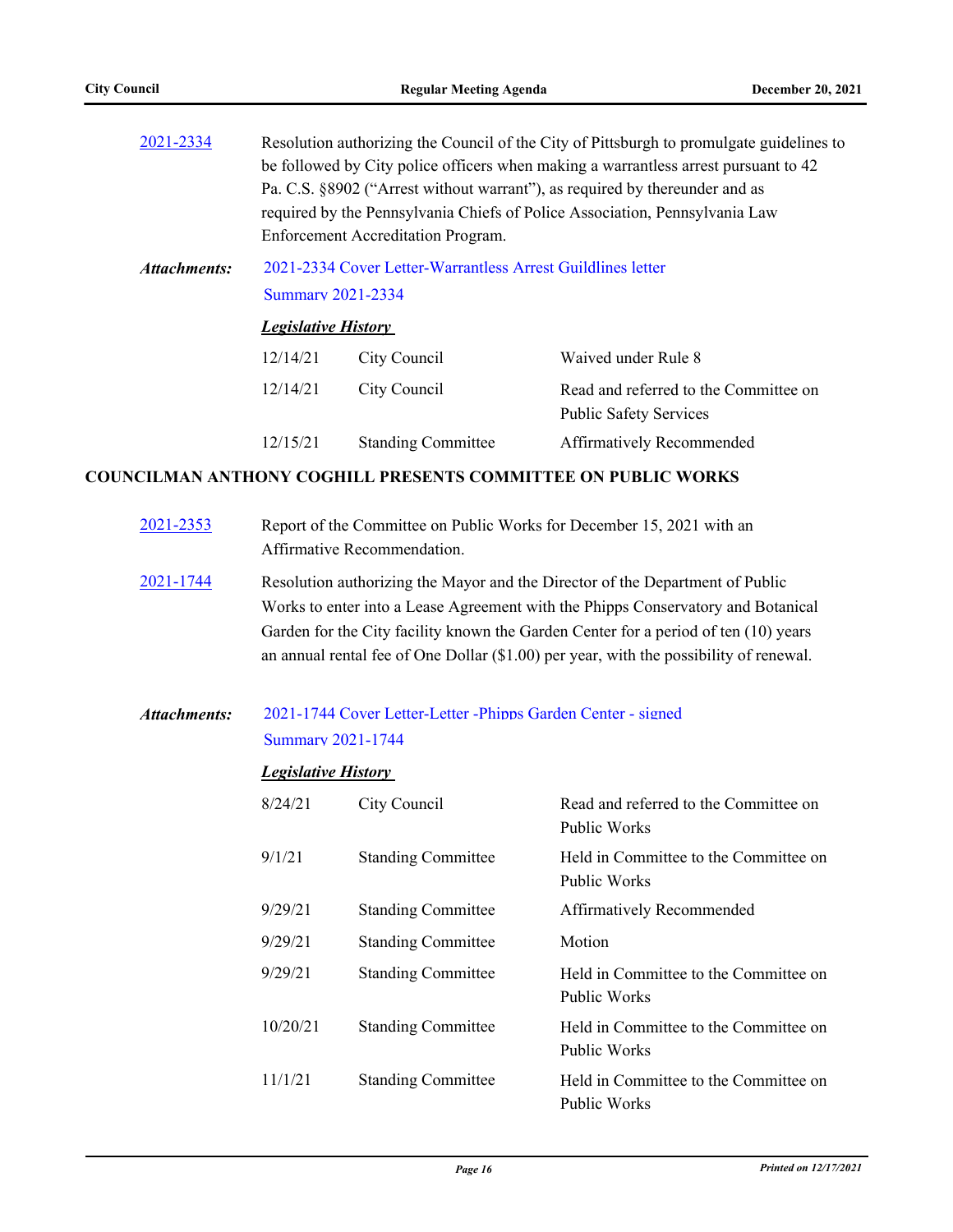|                     | 11/17/21                                                                                                                                                                                                                                                                                                                                      | <b>Standing Committee</b>                         | Held in Committee to the Committee on<br>Public Works                                                                                                                                                                                                                                                                        |
|---------------------|-----------------------------------------------------------------------------------------------------------------------------------------------------------------------------------------------------------------------------------------------------------------------------------------------------------------------------------------------|---------------------------------------------------|------------------------------------------------------------------------------------------------------------------------------------------------------------------------------------------------------------------------------------------------------------------------------------------------------------------------------|
|                     | 12/1/21                                                                                                                                                                                                                                                                                                                                       | <b>Standing Committee</b>                         | Held in Committee to the Committee on<br>Public Works                                                                                                                                                                                                                                                                        |
|                     | 12/8/21                                                                                                                                                                                                                                                                                                                                       | <b>Standing Committee</b>                         | Held in Committee to the Committee on<br>Public Works                                                                                                                                                                                                                                                                        |
|                     | 12/15/21                                                                                                                                                                                                                                                                                                                                      | <b>Standing Committee</b>                         | Affirmatively Recommended                                                                                                                                                                                                                                                                                                    |
| 2021-2266           |                                                                                                                                                                                                                                                                                                                                               | entitled Smart Loading Zones Rates and Penalties. | Ordinance amending the Pittsburgh Code, Title Five: Traffic, Article VII: Parking,<br>Chapter 541 General Parking Regulations by revising the title of Section 541.04<br>Passenger and Loading Zones to Section 541.04A, by adding a new Section<br>541.04B entitled Smart Loading Zones and by adding a new Section 541.04C |
| <b>Attachments:</b> | <b>Summary 2021-2266</b>                                                                                                                                                                                                                                                                                                                      |                                                   | 2021-2266 Cover Letter Smart Loading Zones Ordinance, Letterhead 12-1                                                                                                                                                                                                                                                        |
|                     |                                                                                                                                                                                                                                                                                                                                               |                                                   |                                                                                                                                                                                                                                                                                                                              |
|                     | <b>Legislative History</b>                                                                                                                                                                                                                                                                                                                    |                                                   |                                                                                                                                                                                                                                                                                                                              |
|                     | 12/7/21                                                                                                                                                                                                                                                                                                                                       | City Council                                      | Read and referred to the Committee on<br>Public Works                                                                                                                                                                                                                                                                        |
|                     | 12/15/21                                                                                                                                                                                                                                                                                                                                      | <b>Standing Committee</b>                         | Affirmatively Recommended                                                                                                                                                                                                                                                                                                    |
| 2021-2283           | Resolution further amending and supplementing Resolution number 863 of 2018,<br>entitled "Resolution adopting and approving the 2019 Capital Budget" by transferring<br>a total of \$575,000 from the Four Mile Run project to Street Resurfacing.                                                                                            |                                                   |                                                                                                                                                                                                                                                                                                                              |
|                     |                                                                                                                                                                                                                                                                                                                                               | SPONSOR /S: COUNCIL MEMBER O'CONNOR               |                                                                                                                                                                                                                                                                                                                              |
| <b>Attachments:</b> | 2021-2283 Summary                                                                                                                                                                                                                                                                                                                             |                                                   |                                                                                                                                                                                                                                                                                                                              |
|                     | <b>Legislative History</b>                                                                                                                                                                                                                                                                                                                    |                                                   |                                                                                                                                                                                                                                                                                                                              |
|                     |                                                                                                                                                                                                                                                                                                                                               | 12/7/21 City Council                              | Read and referred to the Committee on<br>Public Works                                                                                                                                                                                                                                                                        |
|                     | 12/15/21                                                                                                                                                                                                                                                                                                                                      | <b>Standing Committee</b>                         | Affirmatively Recommended                                                                                                                                                                                                                                                                                                    |
| 2021-2284           | Resolution further amending and supplementing Resolution number 647 of 2020,<br>entitled "Resolution adopting and approving the 2021 Capital Budget" by transferring<br>a total of \$250,000 from Sylvan Avenue Bike/Ped Connection and Hazelwood<br>Complete Street Improvement to Street Resurfacing<br>SPONSOR /S: COUNCIL MEMBER O'CONNOR |                                                   |                                                                                                                                                                                                                                                                                                                              |
| <b>Attachments:</b> | 2021-2284 Summary                                                                                                                                                                                                                                                                                                                             |                                                   |                                                                                                                                                                                                                                                                                                                              |
|                     | <b>Legislative History</b>                                                                                                                                                                                                                                                                                                                    |                                                   |                                                                                                                                                                                                                                                                                                                              |
|                     | 12/7/21                                                                                                                                                                                                                                                                                                                                       | City Council                                      | Read and referred to the Committee on<br>Public Works                                                                                                                                                                                                                                                                        |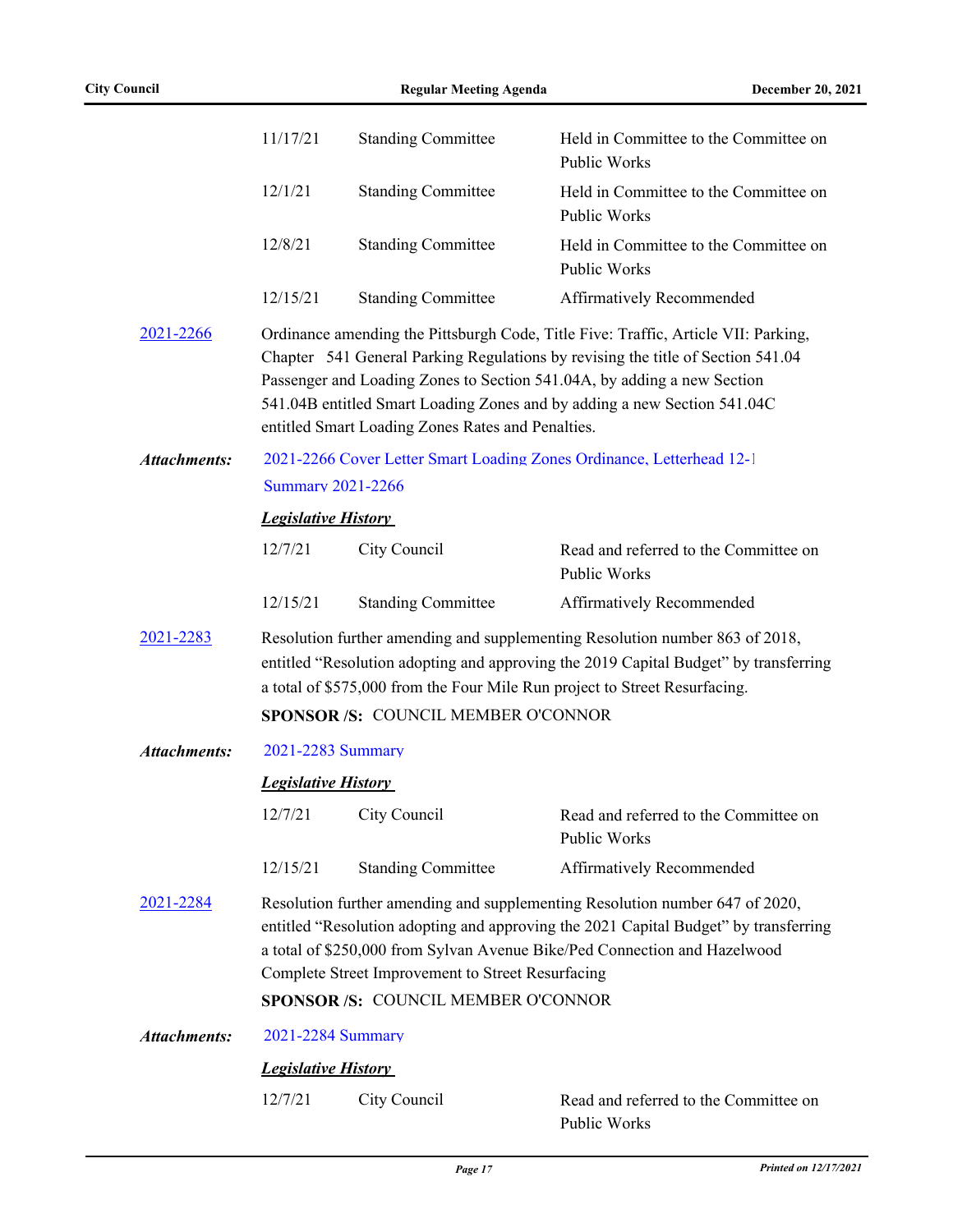|                     | 12/15/21                                                                                                                                                                                                                                                                                                                                                                                                                                                                                                                                                                                                                                                                                                                                                                                             | <b>Standing Committee</b>      | Affirmatively Recommended                                                                                                                                                                                                                                                                                                                                                                                                                                                                                          |  |
|---------------------|------------------------------------------------------------------------------------------------------------------------------------------------------------------------------------------------------------------------------------------------------------------------------------------------------------------------------------------------------------------------------------------------------------------------------------------------------------------------------------------------------------------------------------------------------------------------------------------------------------------------------------------------------------------------------------------------------------------------------------------------------------------------------------------------------|--------------------------------|--------------------------------------------------------------------------------------------------------------------------------------------------------------------------------------------------------------------------------------------------------------------------------------------------------------------------------------------------------------------------------------------------------------------------------------------------------------------------------------------------------------------|--|
| <b>DEVELOPMENT</b>  |                                                                                                                                                                                                                                                                                                                                                                                                                                                                                                                                                                                                                                                                                                                                                                                                      |                                | <b>COUNCILMAN BOBBY WILSON PRESENTS COMMITTEE ON LAND USE &amp; ECONOMIC</b>                                                                                                                                                                                                                                                                                                                                                                                                                                       |  |
| 2021-2354           | Report of the Committee on Land Use and Economic Development for December<br>15, 2021 with an Affirmative Recommendation.                                                                                                                                                                                                                                                                                                                                                                                                                                                                                                                                                                                                                                                                            |                                |                                                                                                                                                                                                                                                                                                                                                                                                                                                                                                                    |  |
| 2021-2094           | and structures.                                                                                                                                                                                                                                                                                                                                                                                                                                                                                                                                                                                                                                                                                                                                                                                      | (Public Hearing held 12/14/21) | Ordinance amending the Pittsburgh Code, Title Nine, Zoning Code, Article V,<br>Chapter 912, Accessory Uses and Structures, Section 912.04, Accessory Use and<br>Structure Development and Operational Standards; Chapter 914 Parking Loading<br>and Access, Section 914.07, Alternative Access Plans, Chapter 925, Measurements,<br>Section 925.06, Setbacks, to update the standards for fences and walls, parking pads<br>and garages for residential uses with fewer than five spaces, and other accessory uses |  |
| <b>Attachments:</b> | 2021-2094 Cover Letter-City Council Cover Letter Accessory Amendmer<br><b>Summary 2021-2094</b>                                                                                                                                                                                                                                                                                                                                                                                                                                                                                                                                                                                                                                                                                                      |                                |                                                                                                                                                                                                                                                                                                                                                                                                                                                                                                                    |  |
|                     | <b>Legislative History</b>                                                                                                                                                                                                                                                                                                                                                                                                                                                                                                                                                                                                                                                                                                                                                                           |                                |                                                                                                                                                                                                                                                                                                                                                                                                                                                                                                                    |  |
|                     | 10/26/21                                                                                                                                                                                                                                                                                                                                                                                                                                                                                                                                                                                                                                                                                                                                                                                             | City Council                   | Read and referred to the Committee on<br>Land Use and Economic Development                                                                                                                                                                                                                                                                                                                                                                                                                                         |  |
|                     | 11/1/21                                                                                                                                                                                                                                                                                                                                                                                                                                                                                                                                                                                                                                                                                                                                                                                              | <b>Standing Committee</b>      | Held for Cablecast Public Hearing to the<br>Committee on Hearings                                                                                                                                                                                                                                                                                                                                                                                                                                                  |  |
|                     | 12/14/21                                                                                                                                                                                                                                                                                                                                                                                                                                                                                                                                                                                                                                                                                                                                                                                             | Committee on Hearings          | Public Hearing Held to the Committee on<br>Land Use and Economic Development                                                                                                                                                                                                                                                                                                                                                                                                                                       |  |
|                     | 12/15/21                                                                                                                                                                                                                                                                                                                                                                                                                                                                                                                                                                                                                                                                                                                                                                                             | <b>Standing Committee</b>      | Affirmatively Recommended                                                                                                                                                                                                                                                                                                                                                                                                                                                                                          |  |
| 2021-2095           | Ordinance amending the Pittsburgh Code, Title Nine, Zoning Code, Article V, Use<br>Regulations, Chapter 911, Primary Uses, Section 911.02, Use Table, and Section<br>911.04, Use Standards; Chapter 912, Accessory Uses and Structures, Section<br>912.04, Accessory Use and Structure Development and Operational Standards;<br>Chapter 913, Use Exceptions and Conditions Not Listed in the Use Table, Section<br>913.04, Special Exceptions; and Article VI, Development Standards, Chapter 914<br>Parking Loading and Access, Section 914.02, Off-Street Parking Schedules to<br>update the standards and definitions for Restaurant and Restaurant Fast-Food uses,<br>and to update the standards for other drive-through uses within the City of Pittsburgh.<br>(Public Hearing held 12/14/21) |                                |                                                                                                                                                                                                                                                                                                                                                                                                                                                                                                                    |  |
| <b>Attachments:</b> | <b>Summary 2021-2095</b>                                                                                                                                                                                                                                                                                                                                                                                                                                                                                                                                                                                                                                                                                                                                                                             |                                | 2021-2095 Cover Letter-City Council Cover Letter Restaurant and Drive'                                                                                                                                                                                                                                                                                                                                                                                                                                             |  |
|                     | <b>Legislative History</b>                                                                                                                                                                                                                                                                                                                                                                                                                                                                                                                                                                                                                                                                                                                                                                           |                                |                                                                                                                                                                                                                                                                                                                                                                                                                                                                                                                    |  |
|                     | 10/26/21                                                                                                                                                                                                                                                                                                                                                                                                                                                                                                                                                                                                                                                                                                                                                                                             | City Council                   | Read and referred to the Committee on                                                                                                                                                                                                                                                                                                                                                                                                                                                                              |  |

Land Use and Economic Development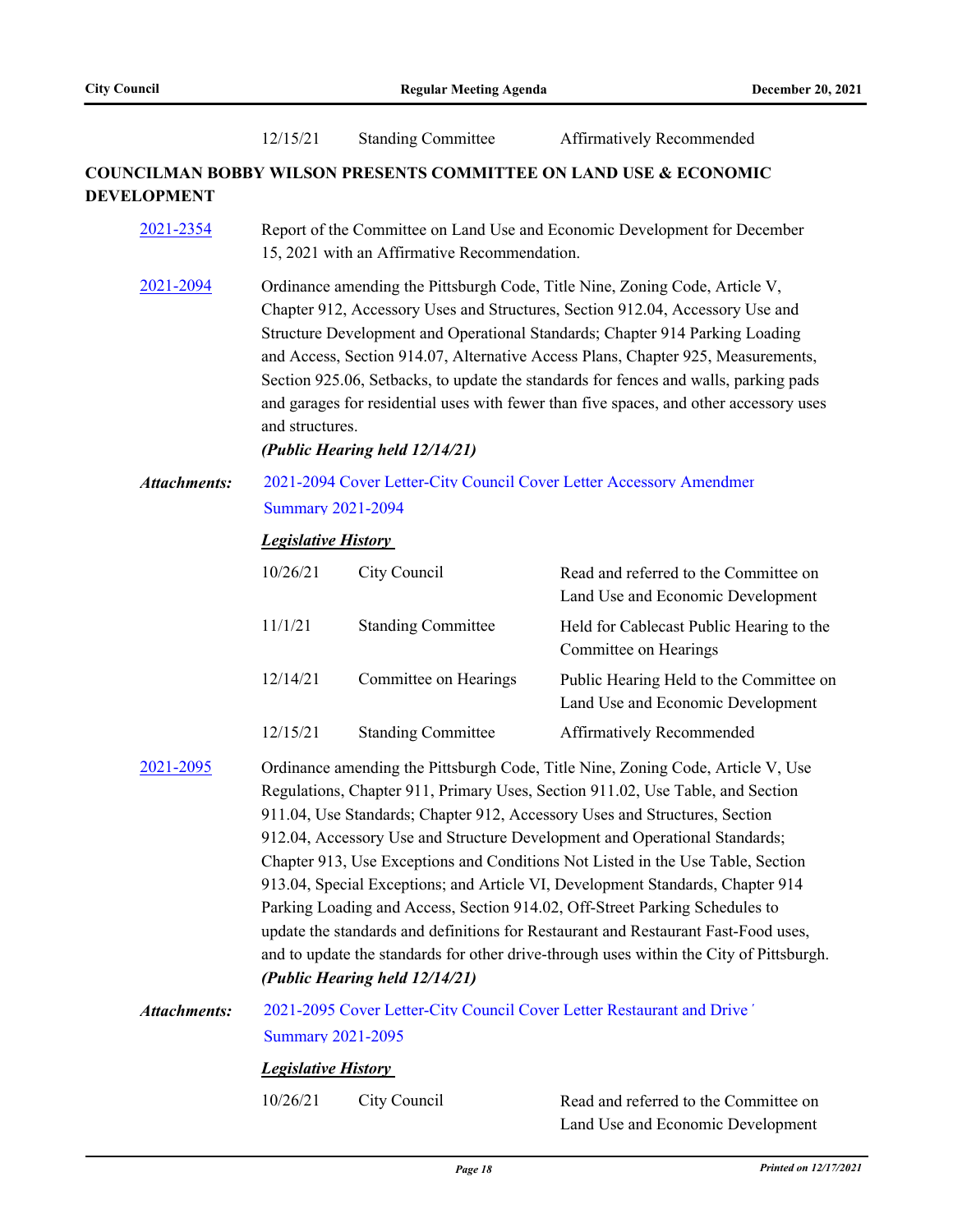|              | 11/1/21                                                | <b>Standing Committee</b>                                     | Held for Cablecast Public Hearing to the<br>Committee on Hearings                                                                                  |  |
|--------------|--------------------------------------------------------|---------------------------------------------------------------|----------------------------------------------------------------------------------------------------------------------------------------------------|--|
|              | 12/14/21                                               | Committee on Hearings                                         | Public Hearing Held to the Committee on<br>Land Use and Economic Development                                                                       |  |
|              | 12/15/21                                               | <b>Standing Committee</b>                                     | Affirmatively Recommended                                                                                                                          |  |
| 2021-2096    |                                                        | language in Section 922.02.<br>(Public Hearing held 12/14/21) | Ordinance amending the Pittsburgh Code, Title Nine - Zoning, Article IX -<br>Development Review Procedures, Chapter 922 - Measurements by amending |  |
| Attachments: | 2021-2096 Cover Letter-City Council Cover Letter ROZA  |                                                               |                                                                                                                                                    |  |
|              | <b>Summary 2021-2096</b><br><b>Legislative History</b> |                                                               |                                                                                                                                                    |  |
|              |                                                        |                                                               |                                                                                                                                                    |  |
|              | 10/26/21                                               | City Council                                                  | Read and referred to the Committee on<br>Land Use and Economic Development                                                                         |  |
|              | 11/1/21                                                | <b>Standing Committee</b>                                     | Held for Cablecast Public Hearing to the<br>Committee on Hearings                                                                                  |  |
|              | 12/14/21                                               | Committee on Hearings                                         | Public Hearing Held to the Committee on<br>Land Use and Economic Development                                                                       |  |
|              | 12/15/21                                               | <b>Standing Committee</b>                                     | Affirmatively Recommended                                                                                                                          |  |

### **COUNCILWOMAN ERIKA STRASSBURGER PRESENTS COMMITTEE ON INNOVATION, PERFORMANCE AND ASSET MANAGEMENT**

| 2021-2355    | Report of the Committee on Innovation, Performance and Asset Management for<br>December 15, 2021 with an Affirmative Recommendation.                                                                                                                                                                                                                                                                                                                                                                            |                           |                                                                                          |
|--------------|-----------------------------------------------------------------------------------------------------------------------------------------------------------------------------------------------------------------------------------------------------------------------------------------------------------------------------------------------------------------------------------------------------------------------------------------------------------------------------------------------------------------|---------------------------|------------------------------------------------------------------------------------------|
| 2021-2285    | Resolution amending Resolution 725 of 2019, by further authorizing the Mayor, the<br>Director of Public Works and the Director of Innovation and Performance to enter<br>into an amended agreement or agreements with Cartegraph Systems, Inc. to extend<br>the agreement for three and one half $(31/2)$ years to meet the needs of the City of<br>Pittsburgh at an additional sum not to exceed Seven Hundred Thirty One Thousand<br>Five Hundred Ninety Three Dollars and Seventy Five Cents (\$731,593.75). |                           |                                                                                          |
| Attachments: | 2021-2285 Cover Letter Cartegraph letter - revised - signed<br><b>Summary 2021-2285</b><br><b>Legislative History</b>                                                                                                                                                                                                                                                                                                                                                                                           |                           |                                                                                          |
|              |                                                                                                                                                                                                                                                                                                                                                                                                                                                                                                                 |                           |                                                                                          |
|              | 12/7/21                                                                                                                                                                                                                                                                                                                                                                                                                                                                                                         | City Council              | Read and referred to the Committee on<br>Innovation, Performance and Asset<br>Management |
|              | 12/15/21                                                                                                                                                                                                                                                                                                                                                                                                                                                                                                        | <b>Standing Committee</b> | <b>Affirmatively Recommended</b>                                                         |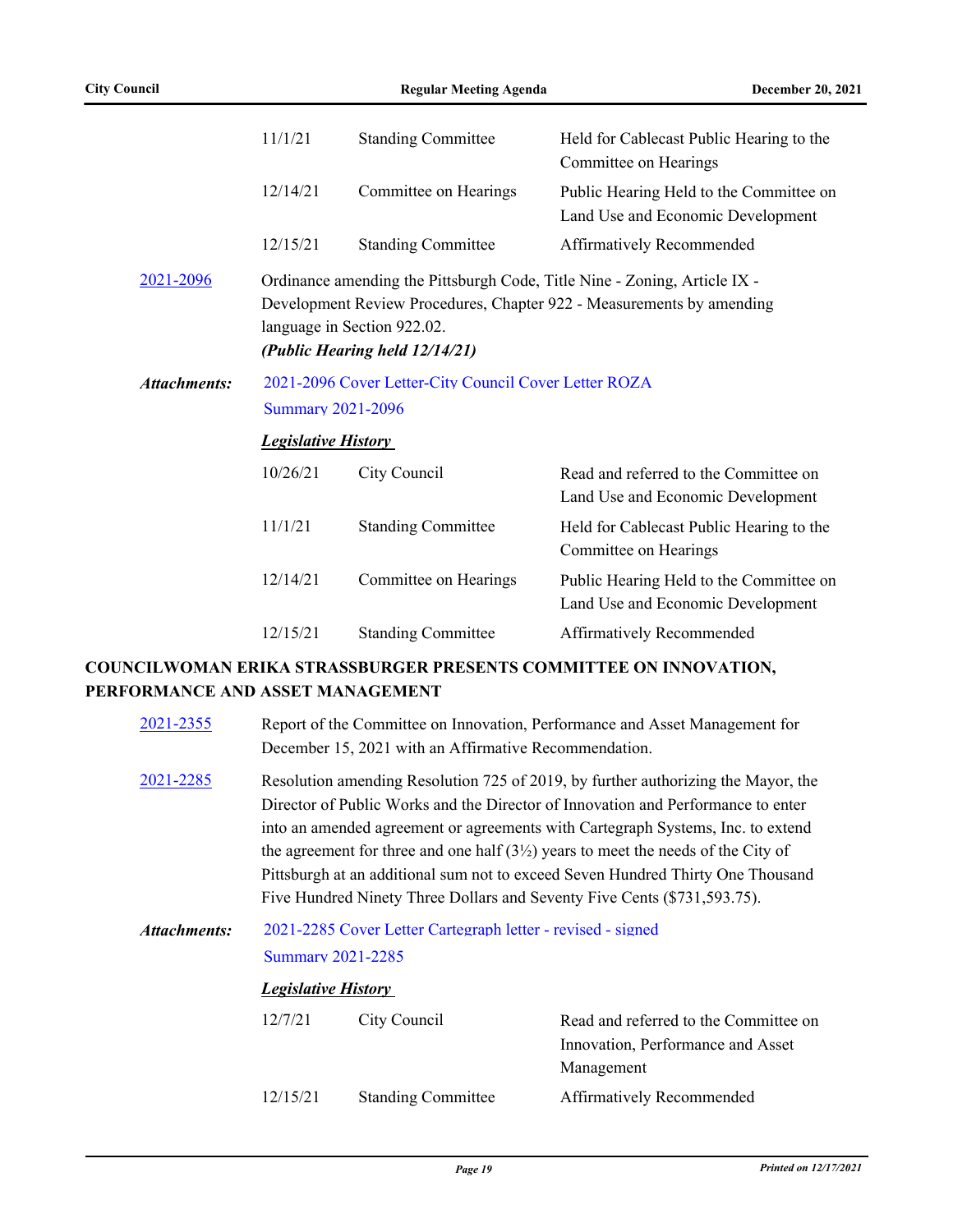### **COUNCILWOMAN DEBORAH L. GROSS PRESENTS COMMITTEE ON INTERGOVERNMENTAL AFFAIRS**

| 2021-2356           | Report of the Committee on Intergovernmental Affairs for December 15, 2021 with<br>an Affirmative Recommendation.                                                                                                                                                                                                                                                                                                      |                                                           |                                                                                                                                                                    |  |
|---------------------|------------------------------------------------------------------------------------------------------------------------------------------------------------------------------------------------------------------------------------------------------------------------------------------------------------------------------------------------------------------------------------------------------------------------|-----------------------------------------------------------|--------------------------------------------------------------------------------------------------------------------------------------------------------------------|--|
| 2021-1852           | Resolution authorizing the Urban Redevelopment Authority of Pittsburgh to acquire all<br>the City's Right, Title and Interest, if any, in and to the Publicly-Owned Property in<br>the 20th Ward of the City of Pittsburgh designated in the Deed Registry Office of<br>Allegheny County as Block 42-M, Lot 22 (Council District No. 2 - Zephyr Avenue -<br>southwest side of Zephyr Avenue south of Sherwood Avenue). |                                                           |                                                                                                                                                                    |  |
| <b>Attachments:</b> |                                                                                                                                                                                                                                                                                                                                                                                                                        | 2021-1852 Cover Letter-2929 Zephyr Avenue Letter 09072021 |                                                                                                                                                                    |  |
|                     | <b>Summary 2021-1852</b>                                                                                                                                                                                                                                                                                                                                                                                               |                                                           |                                                                                                                                                                    |  |
|                     | <b>Legislative History</b>                                                                                                                                                                                                                                                                                                                                                                                             |                                                           |                                                                                                                                                                    |  |
|                     | 9/14/21                                                                                                                                                                                                                                                                                                                                                                                                                | City Council                                              | Read and referred to the Committee on<br>Intergovernmental Affairs                                                                                                 |  |
|                     | 9/22/21                                                                                                                                                                                                                                                                                                                                                                                                                | <b>Standing Committee</b>                                 | Held in Committee to the Committee on<br>Intergovernmental Affairs                                                                                                 |  |
|                     | 9/29/21                                                                                                                                                                                                                                                                                                                                                                                                                | <b>Standing Committee</b>                                 | Held in Committee to the Committee on<br>Intergovernmental Affairs                                                                                                 |  |
|                     | 10/27/21                                                                                                                                                                                                                                                                                                                                                                                                               | <b>Standing Committee</b>                                 | Held in Committee to the Committee on<br>Intergovernmental Affairs                                                                                                 |  |
|                     | 11/22/21                                                                                                                                                                                                                                                                                                                                                                                                               | <b>Standing Committee</b>                                 | Held in Committee to the Committee on<br>Intergovernmental Affairs                                                                                                 |  |
|                     | 12/1/21                                                                                                                                                                                                                                                                                                                                                                                                                | <b>Standing Committee</b>                                 | Held in Committee to the Committee on<br>Intergovernmental Affairs                                                                                                 |  |
|                     | 12/15/21                                                                                                                                                                                                                                                                                                                                                                                                               | <b>Standing Committee</b>                                 | Affirmatively Recommended                                                                                                                                          |  |
| 2021-2267           | Ave.                                                                                                                                                                                                                                                                                                                                                                                                                   |                                                           | Resolution adopting Plan Revision to the City of Pittsburgh's Official Sewage<br>Facilities Plan for the proposed project located at 227-229, 231-231½ North Aiken |  |
| <b>Attachments:</b> | 2021-2267 Cover Letter Sewer Module Cover Letter - North Aiken Duple                                                                                                                                                                                                                                                                                                                                                   |                                                           |                                                                                                                                                                    |  |
|                     | <b>Summary 2021-2267</b>                                                                                                                                                                                                                                                                                                                                                                                               |                                                           |                                                                                                                                                                    |  |
|                     | 2021-2267 12 2020-12-12 Approved lot line revision - 4030 N Aiken Ave                                                                                                                                                                                                                                                                                                                                                  |                                                           |                                                                                                                                                                    |  |
|                     | 2021-2267 North Aiken Duplexes - City Resolution Submission                                                                                                                                                                                                                                                                                                                                                            |                                                           |                                                                                                                                                                    |  |
|                     | 2021-2267 Sewer Module Ouestionnaire for Council - North AIken Duple                                                                                                                                                                                                                                                                                                                                                   |                                                           |                                                                                                                                                                    |  |
|                     | <b>Legislative History</b>                                                                                                                                                                                                                                                                                                                                                                                             |                                                           |                                                                                                                                                                    |  |
|                     | 12/7/21                                                                                                                                                                                                                                                                                                                                                                                                                | City Council                                              | Read and referred to the Committee on<br>Intergovernmental Affairs                                                                                                 |  |
|                     | 12/15/21                                                                                                                                                                                                                                                                                                                                                                                                               | <b>Standing Committee</b>                                 | Affirmatively Recommended                                                                                                                                          |  |